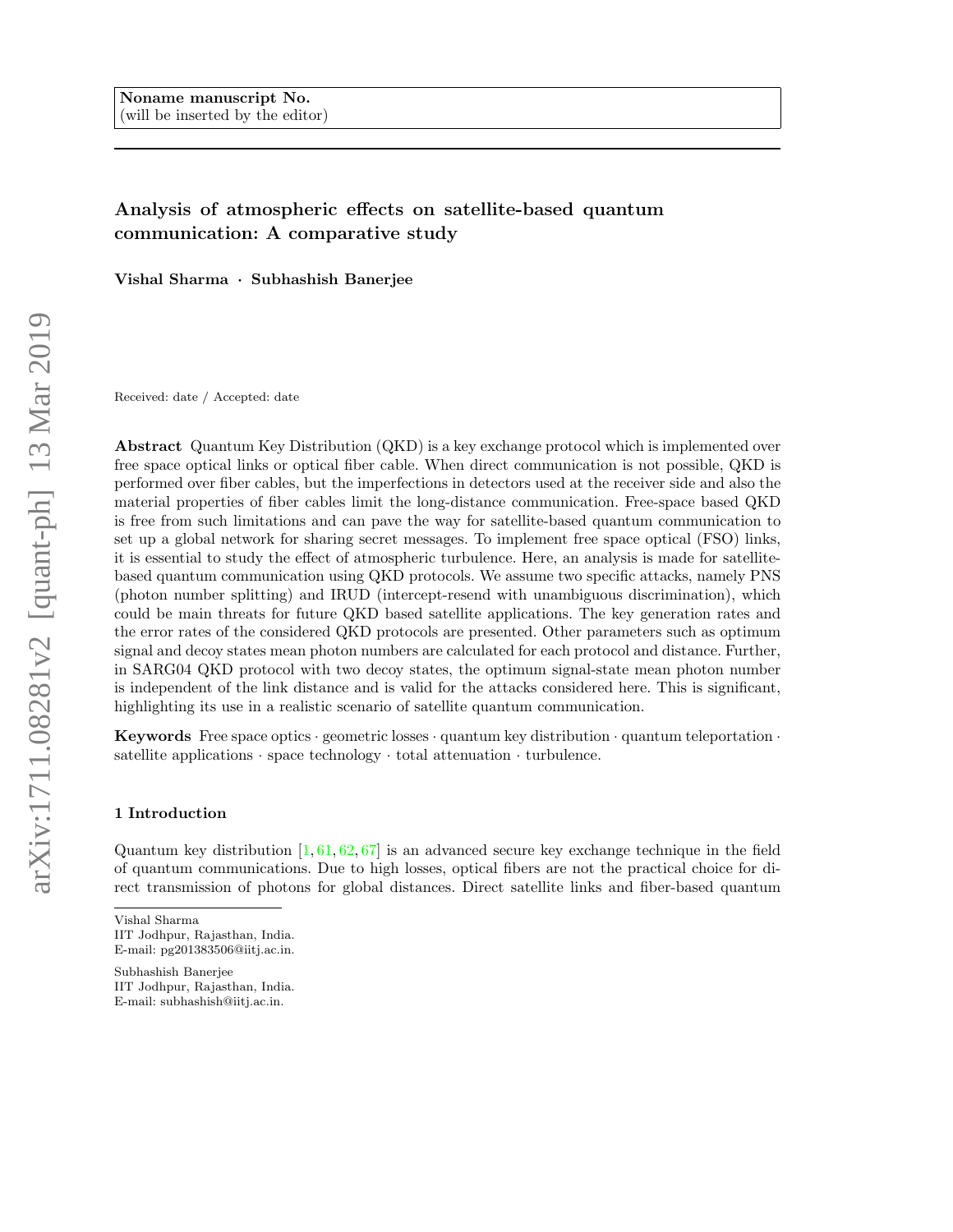repeaters are the two methods to overcome this problem. Quantum repeater technique will enhance the communication distance significantly which is not possible by optical fibers  $[3, 5, 6]$ . Quantum repeaters based on optical fibers are unable to achieve true global distances and it is also difficult for other approaches based on error correction [7–9], which need repeater stations placed at intervals of a few kilometers. Therefore, in order to establish communication over global distances many repeater stations are needed, with a large number of qubits per station [10].

Quantum secure communication is achieved by three different satellite scenarios. In the first case, a source of entangled photons is implemented on the satellite itself and photons are sent to two ground stations. This approach helps in distributing two photons to the two users at the same time, separated several thousands of kilometers, even for Lower Earth Orbit (LEO) satellites. After transmission, the correlation property is examined for testing whether the two photons are still entangled or not, in order to confirm the security. Random detection of photons are used for generating the secure key and is not restricted to the entangled photon security of the source itself. This concept has an important impact on the satellite based quantum research, where an autonomous satellite with an entangled photon source could make the source functional. Attenuated laser pulses are the second alternative by which quantum sources can be realized. These laser pulses contain single photons by emitting pulses of low optical power, which results in only a single photon from the source. Decoy pulses must be deployed to avoid the side channel attack due to multi photons per pulse [36, 44, 50, 52, 63, 64, 89–92].

In the third scenario, the transmitter and receiver are at the ground, and satellite station respectively. Hence, here the signal propagates from Earth to space. This method has a unique feature which includes adapting the quantum source according to the requirement during the complete mission. By this approach, one can achieve both foundational tests of quantum mechanics and quantum cryptography. In this work, we concentrate on this particular scenario.

The quantum transceiver designed must be small enough to be launched on a nano-satellite, specially dedicated to this task. A straight forward model would posses one fixed telescope, around 10 - 30 cm aperture, for sending or receiving photons. A very suitable ground station is needed possessing an optical telescope which tracks the satellites. An optical telescope of a diameter not less than 0.5 m can be used. In satellite quantum communication, losses are due to diffraction, which scales more with distance, and not due to absorption.

Satellite-based quantum communication plays an important and efficient role in the setup of a global network  $[11-15, 17-21, 72]$ . These satellite based quantum communication schemes are designed for FSO communications [22]. For successful implementation of satellite based quantum communication, it is necessary to consider free-space QKD under atmospheric turbulence. In an earth-satellite link, only around 30 km of the path (depending on the satellite elevation) are inside the atmosphere. The link attenuation must be below 60 dB for earth to space quantum communication, above this value quantum communication is not feasible. Link distance  $(L)$  for various scenarios between earth to space are as follows: ground-LEO and LEO-ground links is 500 to 1400 Km; ground-GEO and GEO-ground is above 36, 0000 Km; for LEO-LEO (intersatellite link) is 2, 000 Km; LEO-GEO (intersatellite link) link distance is 35, 500 Km and link distance for GEO-GEO (intersatellite link) is 40, 000 Km. Although the technological advancement in commercial applications of QKD has met with enormous success, quantum communication still needs more investigations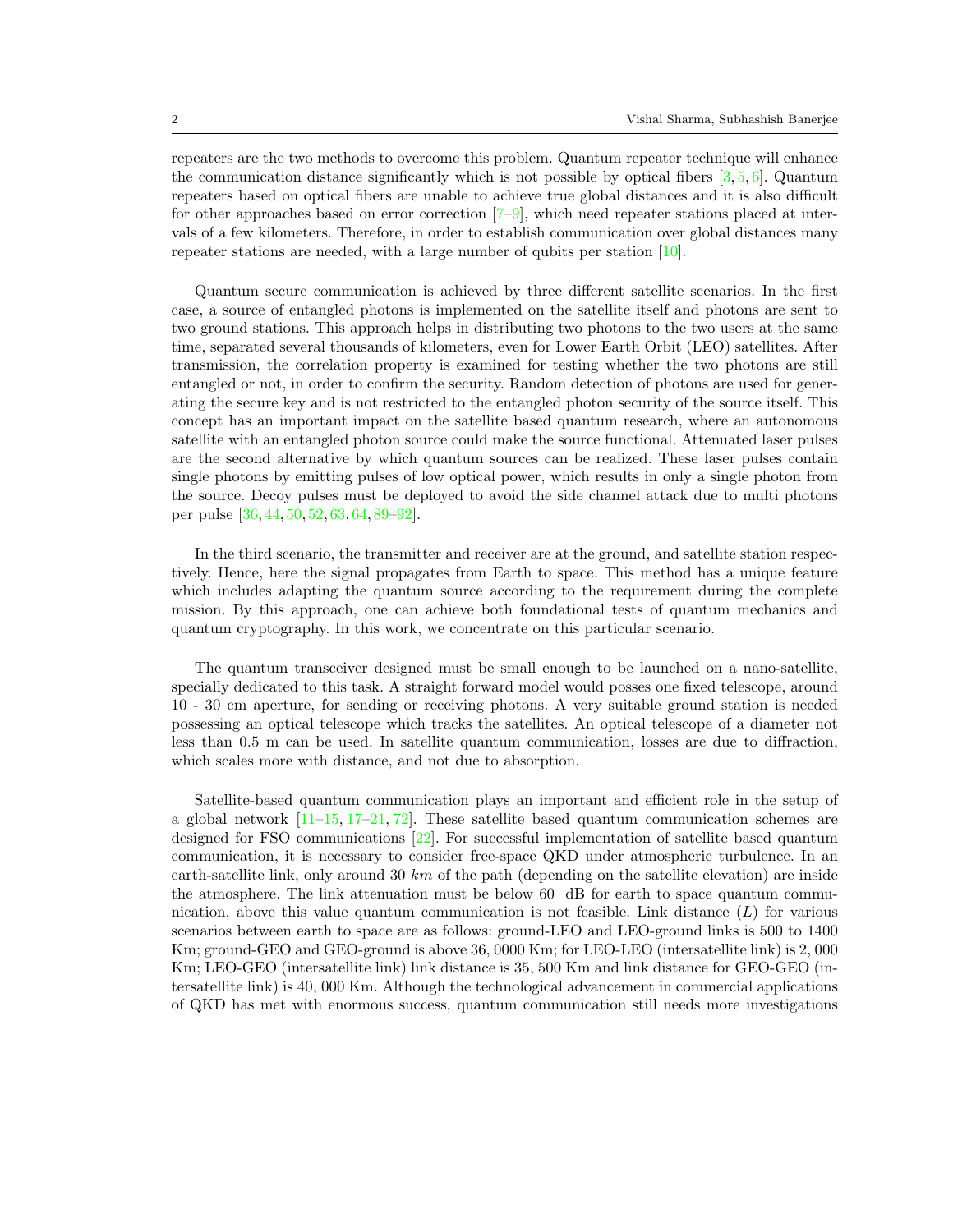to deal with issues related to security, data rate, and communication distance [23–25, 93, 118–120].

The Chinese quantum satellite Micius is one of the several Microsatellite missions launched in the year 2016 which consists of a big platform with a dedicated technology demonstration. This is a space-based quantum key distribution (QKD) system. For the commercial purpose, satellite-based QKD systems must be cost effective, small in size and reliable for real-field applications [60, 68].The cryptographic key for implementing QKD technology aboard the Chinese satellite Micius, part of the quantum experiments at space scale (QUESS) mission placed into orbit in August 2016 and a number of quantum-optical experiments have been developed and conducted in recent times [60, 68, 94–97].

There are a number of projects running, ranging from QKD technology verification within orbit to setting up fully automatic links and key exchange with many ground stations based on optical setup. Some of the relevant examples in this regard are the Japanese SOTA (small optical transponder) laser communication terminal onboard the microsatellite SOCRATES (space optical communications research advanced technology satellite), a hot-air balloon and photon reflection experiment was performed between the LAGEOS satellite (laser geodynamics satellite or laser geometric environmental observation survey, using action of corner-cube reflectors) and the Italian Matera Laser-Ranging Observatory (MLRO) as well as a recent Chinese experiment with a small payload on Tiangong-2 Space Lab in the Chinese Micius satellite. Further, QKD links between ground stations and airplanes have been demonstrated by many academic groups in Canada, Germany, Waterloo and Munich [60, 68, 98].

Currently, most of the projects are aimed towards development of technology. National University of Singapore has investigated entangled-photon on nanosatellite. QUTEGA is a German national quantum technologies funding scheme, which will build a nanosatellite to carry a quantum payload with numerous sources embedded in photonic chip technique. The Canadian government is funding an important project known as QEYSSat. The aim of the project is to establish a microsatellite into orbit to carry a single photon detection system. Thus, this is different from other projects, in which a receiver is used in the setup placed in space. This is an important mission which is developed for radiation-hard single-photon detection systems, polarization-mapping assembly and a fine-pointing system. Other countries are also performing quantum-based satellite communication projects. Some of them are CubeSat Quantum Communications Mission started by U.K. and NanoBob project started by France and Austria [60, 68].

The SpaceQuest experiment, which was jointly developed by the University of Waterloo and the German aerospace company OHB System, is mainly used for the testing of quantum-physical effect known as gravitationally induced decoherence. The subsystem was mainly developed by University of Waterloo, in which quantum key distribution is a secondary mission [60, 68]. In addition to the successful Chinese experiments, several satellite based quantum communication schemes [17, 34, 35, 55, 69–73, 75–84, 86–88, 113] have also been proposed.

In this paper, we have analyzed the performance of Quantum Key Distribution (QKD), in satellite-earth down and up, and in intersatellite links, with two QKD protocols: SARG04 and BB84, with and without decoy states. In real field applications, we have considered real telescope dimensions and usual atmospheric conditions before sunset, 5 dB and 11 dB, in clear summer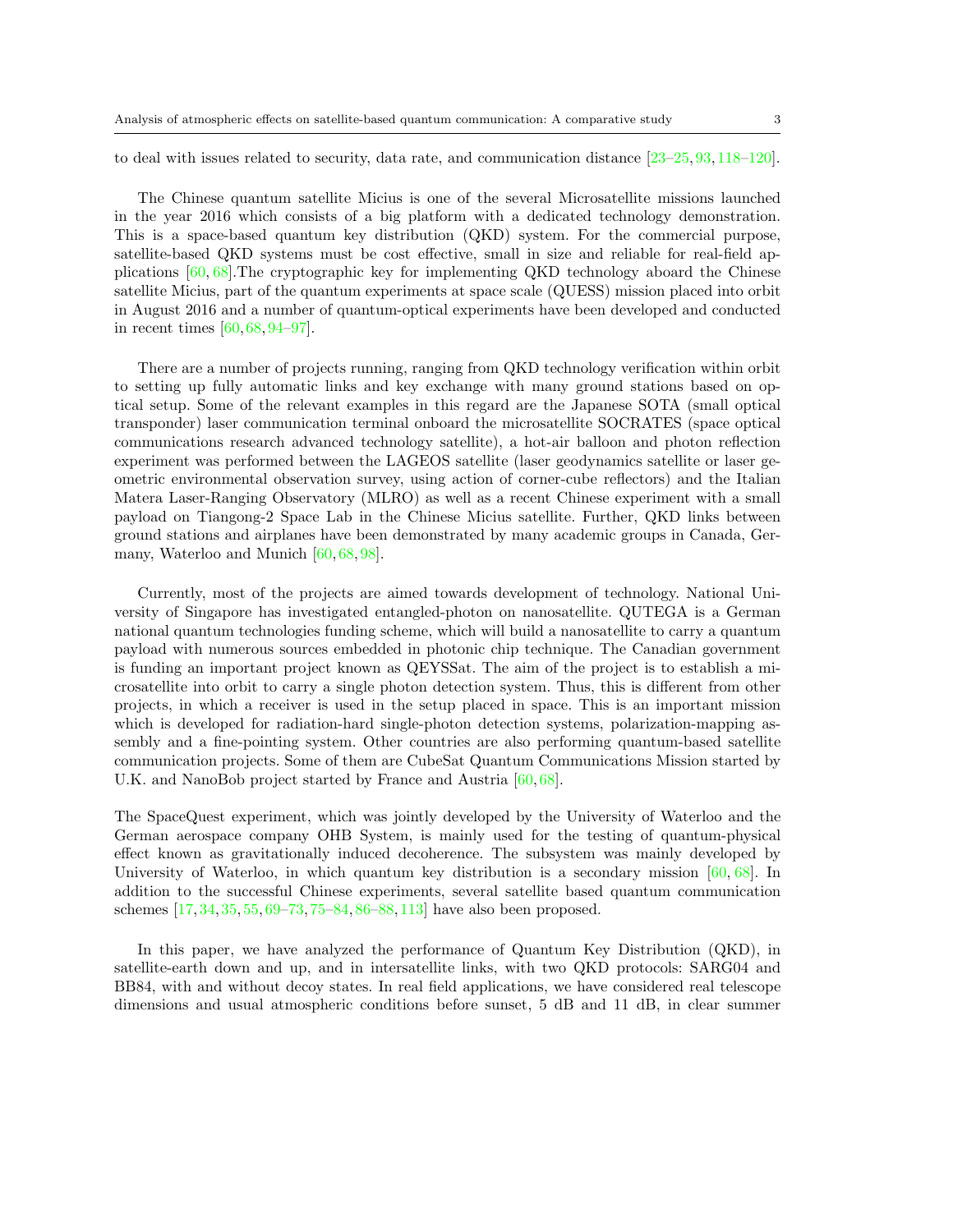day. In addition to this, we have considered two specific attacks the photon number splitting, and the intercept-resend with unambiguous discrimination attacks. We have not included losses due to pointing errors or misalignment of the optics. These effects can be included in the term  $\delta_{diff}$ , as an additional diffraction (geometric loss). These losses if taken into account, would only shift, slightly, the communication distance axis to the right. Various results related to secure key generation rate and communication distance are calculated with and without decoy states for each protocol. In addition to these, effect of mean photon number on secure key generation rate as well as on communication distance is investigated. The results shown that, it is feasible to establish quantum key distribution with LEO (Low Earth Orbit) satellites, but not possible with GEO (Geostationary earth orbit satellites). The optimum mean photon number for SARG04 with two decoy states does not depend on distance between transmitter and receiver (link distance), which underscores its importance to perform well in a real scenario.

This paper is organized as follows: Section II sketches the methodology for an FSO communication link under various atmospheric conditions. In section III, the secure key rate for different QKD protocols is briefly discussed. We discuss our results in section IV and conclude in section V.

#### 2 Methodology for FSO Links under various atmospheric conditions

It is well known that three effects mainly contribute to the total channel attenuation in an FSO link (denoted as  $\delta \in [0, 1]$ ):diffraction, atmospheric propagation, and efficiency of the receiver.

Assume that Cassegrain type telescope architectures at sender and receiver sides and laser beams of Gaussian type are used for the said arrangement [26,27], obscuration and beam diffraction generate attenuation and shown to be [28, 29].

$$
\delta_{diff} = (e^{-2\gamma_t^2 \alpha_t^2} - e^{-2\alpha_t^2})(e^{-2\gamma_r^2 \alpha_r^2} - e^{-2\alpha_r^2}),
$$
  
\n
$$
\gamma_t = \frac{b_t}{R_t}, \gamma_r = \frac{b_r}{R_r}, \alpha_t = \frac{R_t}{\omega_t}, \alpha_r = \frac{R_r}{\omega_r},
$$
  
\n
$$
\omega_t = R_t, \omega_r = \frac{\sqrt{2}\lambda L}{\pi R_t},
$$
\n(1)

where  $b_t$ ,  $b_r$ , and  $R_t$ ,  $R_r$  represent radii of the secondary (b) and primary (R) mirrors at transmitter  $(t)$  and receiver  $(r)$  respectively; L is the distance between telescopes (also known as link distance),  $\lambda$  is the considered wavelength and  $\omega_{t,r}$  is the beam radius at transceiver ends.

We are not considering losses due to pointing errors or misalignment of the optics. These effects can be included in the term  $\delta_{diff}$ , as an additional diffraction (geometric losses). These losses if taken into account, would only shift, slightly, the communication distance axis to the right.

The atmospheric attenuation  $\delta_{atm}$  is due to various phenomena such as turbulence, scattering and absorption. Hence it can be written as  $\delta_{atm} = \delta_{scatt}\delta_{abs}\delta_{turb}$ , where each quantity represents the attenuation of the corresponding phenomena. Here absorption and scattering depend on elevation angle and direction of transmission. The effects due to atmospheric turbulence are enlarged beam divergence, results in less amount of signal power collected by the receive telescope. Other effects generated due to turbulence are decoherence, beam-wander, scintillation and pulse distortion and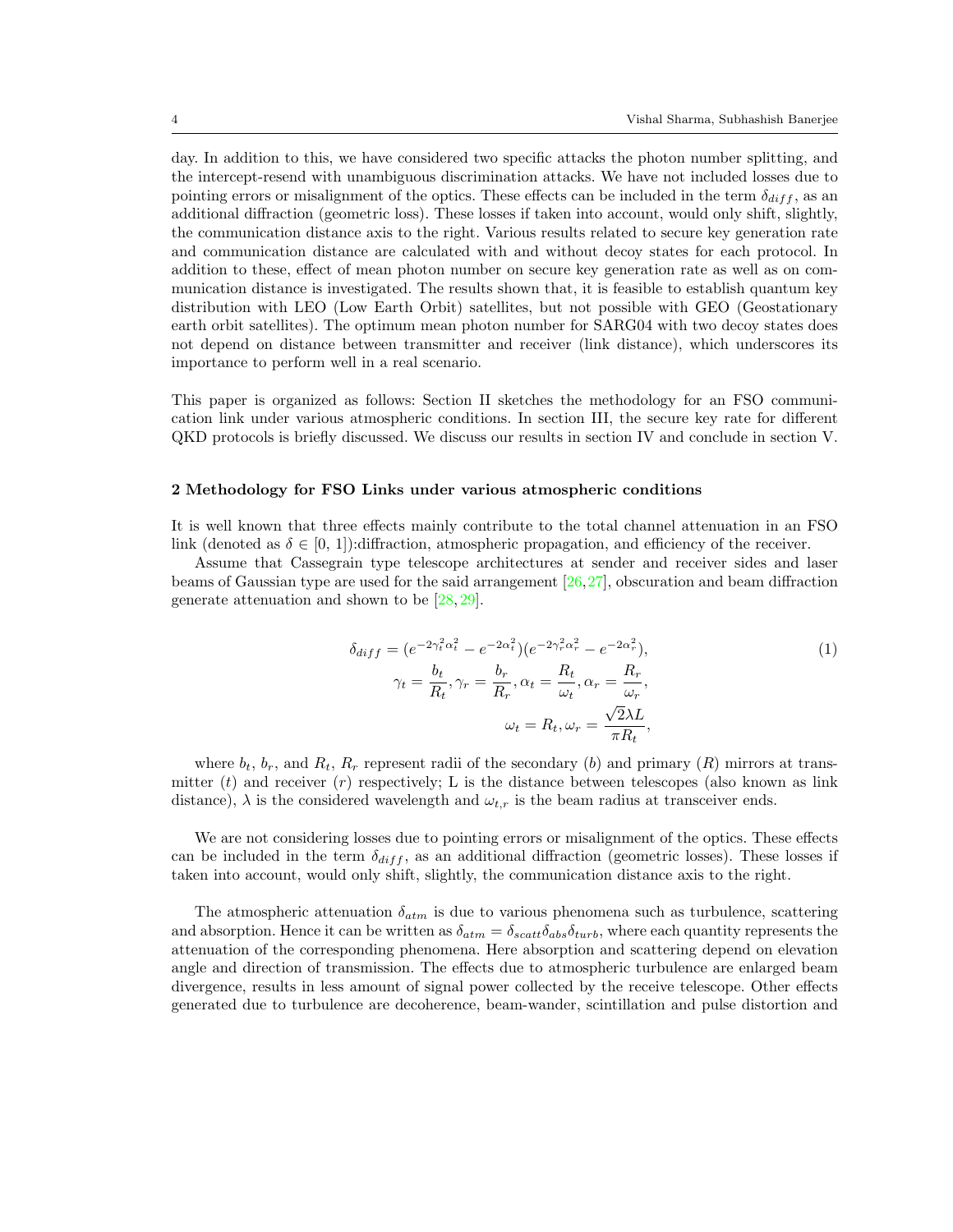

Fig. 1 Beam-spreading in downlink scenario [117].



Fig. 2 Beam-wandering and beam-spreading in uplink scenario [117].

broadening. The turbulence effects are different for ground to space and space to ground scenarios. In a space to earth scenario light first propagates through vacuum for larger distances before being affected by the atmospheric turbulence, whereas in earth to space scenario, beam spreading effects due to turbulence occur at the beginning of the photon propagation, which causes a high value of divergence. These generic scenarios are depicted in Figures 1 and 2. More detailed description of free space optics and turbulence effects can be obtained from [30–32, 34, 69]. Gas molecules and aerosols absorb the light when it passes through the atmosphere. Turbulence is the main factor which contributes in atmospheric attenuation. This is because of thermal fluctuation which produce refractive index variations. The main factors which determine turbulence are the atmospheric conditions and the position of the ground station [69]. Turbulence effects are calculated by increasing the divergence angle of the beam. In uplink, attenuation caused by turbulence is calculated as [34]

$$
\delta_{turb} = \frac{\left(\frac{\lambda}{R_t}\right)^2}{\left(\frac{\lambda}{R_t}\right)^2 + \theta_{turb}^2},\tag{2}
$$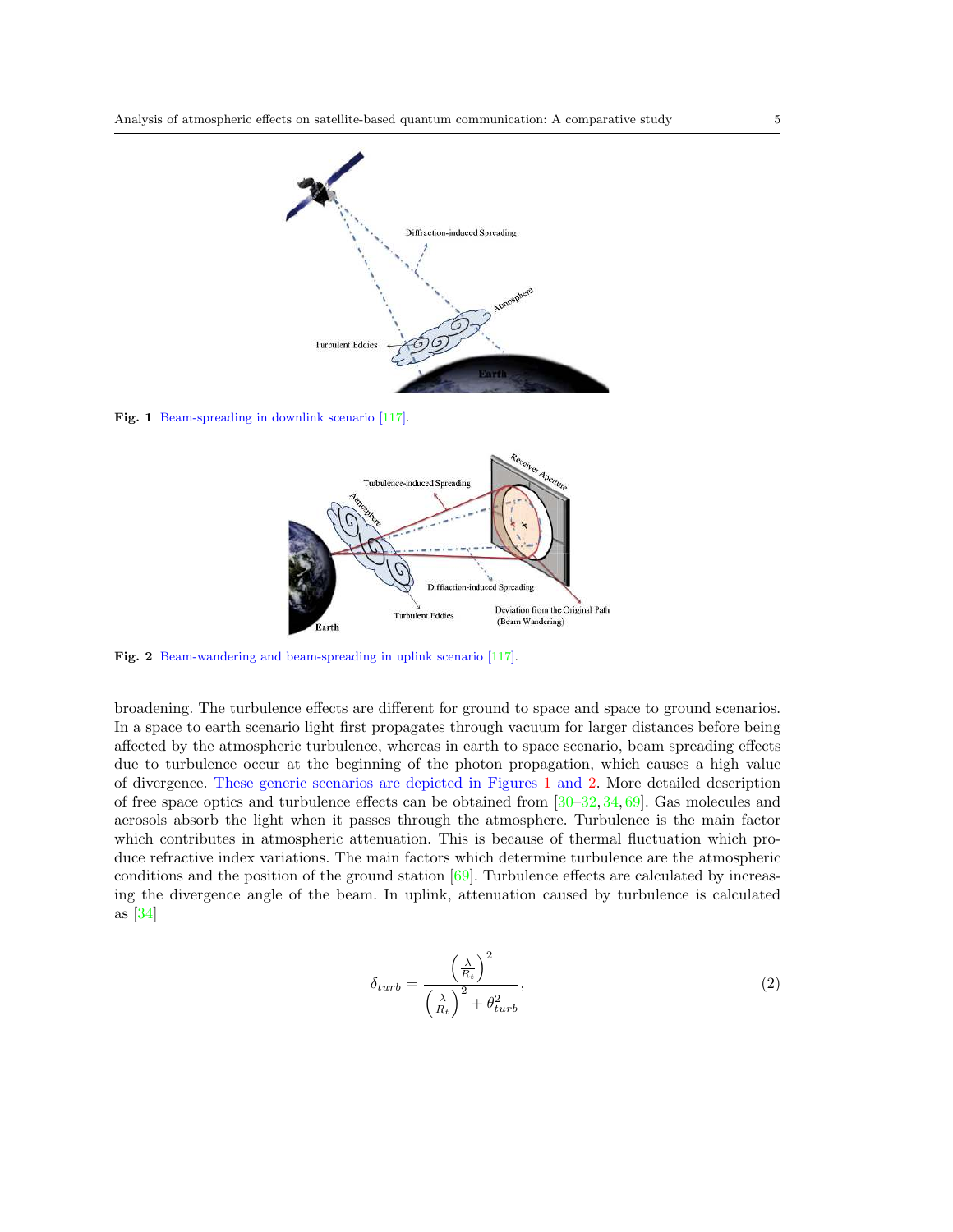where  $\theta_{turb}$  is the additional divergence, in radians, produced by turbulence. The expression for  $\theta_{turb}$  is,  $\theta_{turb} = \frac{\lambda}{r_0}$ , where  $r_0$  is Fried parameter.  $r_0 \approx (\lambda)^{\frac{6}{5}}$ . Total channel attenuation is written as

$$
\delta = \delta_{diff} \delta_{atm} \delta_{rec}.\tag{3}
$$

The above equation for total attenuation ( $\delta$ ) is represented in dB (dB is calculated as  $10log_{10}(\delta)$  $= 10log_{10}(\delta_{diff}) + 10log_{10}(\delta_{atm}) + 10log_{10}(\delta_{rec})$ . In above equation  $\delta_{diff}$ ,  $\delta_{atm}$  and  $\delta_{rec}$  represent attenuation due to geometrical losses, atmospheric losses and losses due to receiver inefficiency, respectively. In our current work, we are using Eq. 3 for calculating total attenuation  $(\delta)$  which also includes attenuation due to detector inefficiency. In case of uplink (ground to space links), the total attenuation  $(\delta)$ , excluding attenuation due to detector efficiencies, can also be written as

$$
\delta = \frac{L^2 \left(\theta_T^2 + \theta_{atm}^2\right)}{D_R^2} \frac{1}{T_T \left(1 - L_P\right) T_R} 10^{A_{atm}/10},\tag{4}
$$

where  $A_{atm}$  is the attenuation of the atmosphere in dB.  $A_{atm} = 1$  dB for excellent sight conditions (no haze, fog, or clouds) and is valid only in certain wavelength region.  $\theta_T = \frac{\lambda}{D_T}$ , here  $\theta_T$  is the divergence angle resulting from the transmit telescope.  $D_T$  is the diameter of the transmit telescope.  $L_P$  represents pointing loss.  $T_T$  and  $T_R$  are the telescope transmission factors. We consider  $T_T$  =  $T_R = 0.8$ . Here we are considering  $L_P = 0$ .  $r_0$  is 9 cm for 800 nm. In above equation,  $\delta_{rec} = 3$  to  $3.5$   $dB$  attenuation must be added which is due to detector efficiency operating in the wavelength range of 650 nm to 1550 nm. The satellite telescopes radius of the primary and secondary mirrors are 15  $cm$  and 1  $cm$ , respectively. The ground telescope radius of the primary and secondary mirrors are 50 cm and 5 cm, respectively. The values of telescope radii have been obtained from the SILEX Experiment [56] and the Tenerife's telescope [55]. The scattering and absorption attenuation is evaluated using a model of clear standard atmosphere [58] which results in  $\eta_{scatt} = 1$  dB.

For calculating total channel attenuation, the considered parameters are shown in Table 1. We have considered  $\lambda = 650nm$ , it seems reasonable because suitable avalanche photo detector (silicon avalanche photo detector) for single photon detection is available. At telecom wavelength,  $\lambda = 1550 \ nm$ , link attenuation increases due to high beam divergence at large wavelength and due to higher absorption in the atmosphere. At  $\lambda = 1550$  nm, due to longer wavelength, the photon becomes weaker, hence detection of single photon particularly at this telecom wavelength becomes difficult to detect. The present quantum technology exists between 700-800 nm wavelength range, which is close to visible light and effect of natural light pollution starts dominating. In addition to this, sunlight intensity at 1550 nm is five times weaker than at 800 nm, this is the reason that background noise has to reduce at a very low level, hence it is another difficult task to perform at this telecom wavelength.

Geometric loss increases with the increasing link range. In a free space optic model, geometric loss can be reduced by deploying low value of divergence angle of laser beam. Under geometric attenuation, light beam diverges from transmitter to receiver, hence most of the light beam does not reach the receiver's telescope and signal loss occurs. It is necessary to increase the receiver aperture area so that geometric losses can be controlled (minimized) by collecting more signal at the receiver telescope.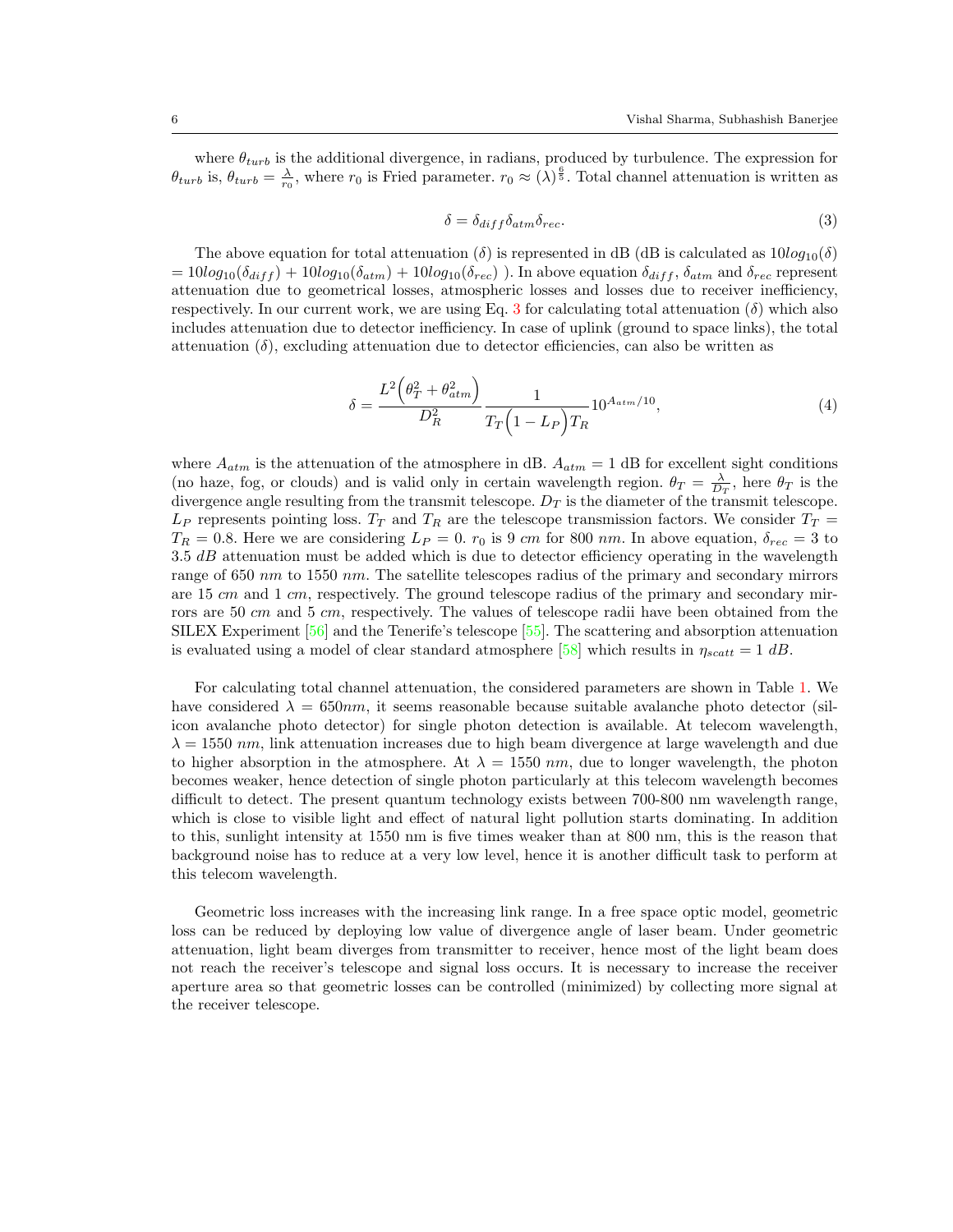### 3 THE SECURE KEY RATE ANALYSIS WITH DIFFERENT PROTOCOLS

Here we study BB84 and SARG04 QKD protocols, with and without decoy states, under two specific attacks, namely PNS (photon number splitting) and IRUD (intercept-resend with unambiguous discrimination) attacks.

#### 3.1 The BB84 protocol

The BB84 protocol was proposed in [1], see [38, 39] for details. The attenuated laser pulses used in practical QKD schemes are coherent in nature and described by coherent states. The output pattern obtained from lasers follow the Poisson distribution [26, 40].

$$
|\alpha\rangle = e^{\frac{-|\alpha|^2}{2}} \sum_{n=0}^{\infty} \frac{\alpha^n}{\sqrt{n!}} |n\rangle.
$$
 (5)

Here  $|\alpha| = \sqrt{\mu}$ ,  $\mu$  is the mean photon number of a pulse. The probability  $P_n(\mu)$  corresponding to  $n$  photons in a pulse is given by

$$
P_n(\mu) = |\langle n|\alpha\rangle|^2 = e^{-|\alpha|^2} \frac{|\alpha|^{2n}}{n!} = e^{-|\mu|} \frac{|\mu|^n}{n!}
$$
 (6)

In QKD, the transmitter transmits the bit stream in the form of optical pulses via a quantum channel [41, 42]. These optical pulses are specified by a number known as beam intensity  $\mu$  (mean photon number) which ranges from 0.1 to 0.5. Here 0.1 indicates 1 photon every 10 pulses [13,17,72]. For bit encoding in QKD system, the polarization of only a single photon is used. In BB84 protocol, polarization filters are used to polarize the photons  $[13, 18, 19]$ . The Shannon mutual information,  $I(A : B)$  and  $I(B : E)$ , shared between Alice  $(A)$ -Bob  $(B)$  and Bob  $(B)$ -Eve  $(E)$ , respectively are calculated in bits/pulse [43, 61]. Here,

$$
I(A:B) = \sum_{n=0}^{\infty} \left(1 - (1 - \delta)^n\right) P_n(\mu) \approx \mu \delta,\tag{7}
$$

$$
I(B:E) = \sum_{n=2}^{\infty} P_n(\mu).
$$
 (8)

Eve's Information,  $I_{Eve}$ , is defined as

$$
I_{Eve} \approx \frac{I(B:E)}{I(A:B)}.\t(9)
$$

The lowest value for the key generation rate R (in bits/pulse) is expressed in  $[38, 43, 44]$ 

$$
R \ge q \bigg( -Q_{\mu}f(E_{\mu})H_2E_{\mu} + \Omega Q_{\mu} \Big( 1 - H_2 \Big(\frac{E_{\mu}}{\Omega}\Big) \Big) \bigg), \tag{10}
$$

where  $\Omega$  ( $\Omega = 1 - I_{Eve}$ ) denotes those photons, from which Eve cannot extract any information, also known as untagged photons  $[44]$ . Also q represents the efficiency of the considered protocol, the values of q are  $1/2$  and  $1/4$  for BB84 and SARG04 protocols, respectively.  $f(x)$  represents the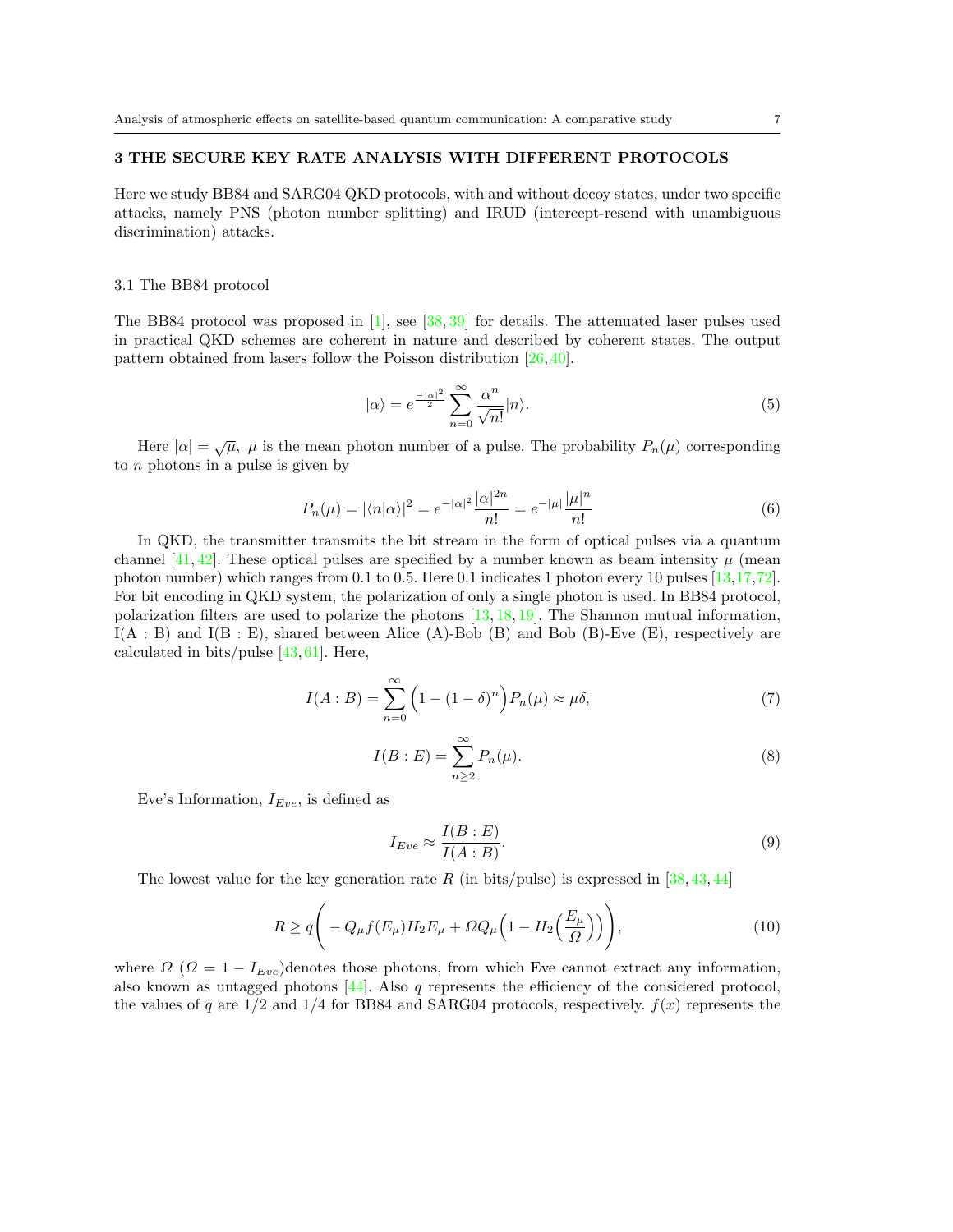bi-directional error correction efficiency, whose value is 1.22 for the Cascade protocol [45].The yield of the n-photon pulses is represented as  $Y_n$  [44].

The expected raw key rate can be written as [50]

$$
Q_{\mu} = \sum_{n=0}^{\infty} Y_n P_n(\mu). \tag{11}
$$

Quantum Bit Error Ratio (QBER),  $E_{\mu}$ , is [50]

$$
E_{\mu} = \frac{\sum_{n=0}^{\infty} Y_n P_n(\mu) e_n}{Q_{\mu}} = \frac{Y_0}{2Q_{\mu}}.
$$
\n(12)

Here,  $Y_0$  represents dark counts. The above expression is due to the bit error ratio of n-photon signals being  $e_n = \frac{Y_0}{2Y_n}$ , given that the dark counts,  $Y_0$ , are the only effect causing QBER. Also, for binomial probability distribution,  $\sum_{n=0}^{\infty} P_n(\mu) = 1$ .

### 3.2 The SARG04 Protocol

The SARG04 protocol was proposed in [46] and is more powerful compared to BB84 against the photon number splitting attack. The quantum communication phase in SARG04 is similar to that in the BB84 protocol, but the distinction exists in the encryption and decryption of Shannon's classical information part  $[61]$ . In this protocol, the bases are not communicated, but Alice declares one nonorthogonal state out of the four pairs  $A_{\omega,\omega'} = {\{\omega x\}, {\omega' z\}},$  where  $\omega, \omega' \in {\{+, -\}}$  and  $|\pm x\rangle = 0, |\pm z\rangle = 1, 46-48$ .

### Comparison between SARG04 and BB84 QKD protocols

The SARG04 protocol protects against the PNS attack, without extra resources. In the BB84 protocol, Alice and Bob use two non-orthogonal polarization bases  $Z(|V\rangle, |H\rangle)$  and  $X(|45°\rangle, |-45°\rangle)$ . Alice randomly sends one of the four non-orthogonal polarization states  $(|V\rangle, |H\rangle, |45°\rangle,$  and  $|-45^{\circ}\rangle$ ). After quantum communication is completed, Alice and Bob each disclose their basis. However, the SARG04 protocol uses four sets:  $s_1 = (|V\rangle, |45^\circ\rangle), s_2 = (|V\rangle, |-45^\circ\rangle), s_3 = (|H\rangle,$  $|45°\rangle$ ), and  $s_4 = (|H\rangle, |-45°\rangle)$ . Alice randomly sends one of the two non-orthogonal polarization states in the randomly selected set; Bob uses either the Z basis or the X basis to measure the photon. After quantum communication is finished, Alice and Bob exchange the information of Alice's selected set and Bob's measuring basis. Thus, quantum communication in SARG04 is identical to the BB84 protocol; only the classical key sifting procedure is modified. At that time, SARG04 is secure for two photon pulses. For example, if Alice sends  $|V\rangle$  with two-photon pulses and discloses  $s_1 = (|V\rangle, |45^\circ\rangle)$ , then Eve obtains  $|V\rangle$  by the Z basis and measures  $|45^\circ\rangle$  or  $|-45^\circ\rangle$  with 50 % probability by the X basis. Eve cannot differentiate the state from her measurement in two-photon pulses. Hence, SARG04 produces a secret key from one-photon and two-photon pulses, whereas BB84 produces a secret key from one-photon pulses. The SARG04 protocol can generate the secret key even when a pulse contains two photons, because Eve cannot get full information of Alice's key from the two-photon pulse [114].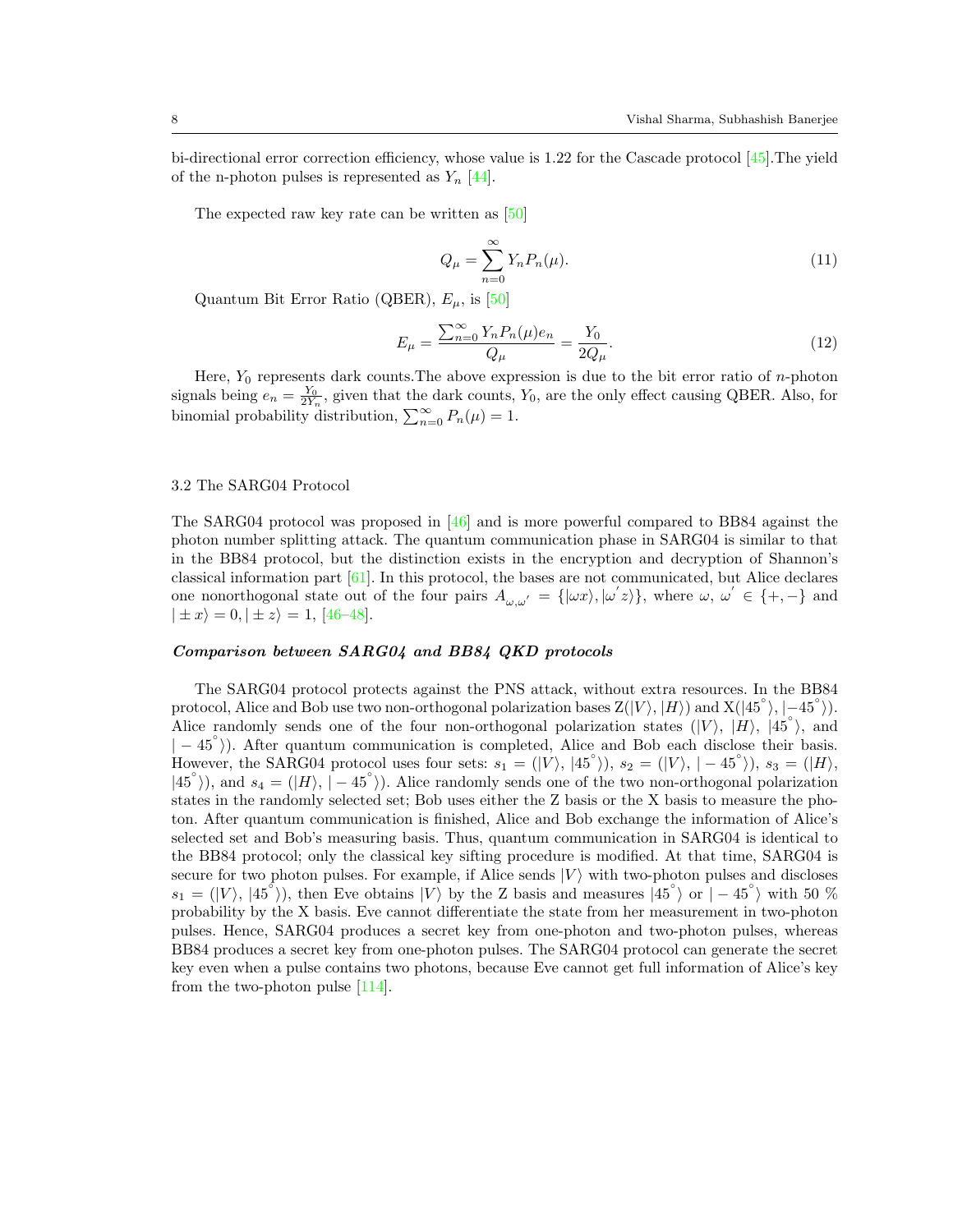At first, a photon number non-demolition quantum measurement is performed during IRUD attack; if a pulse has one or two photons, Eve blocks it, otherwise she performs a generalized quantum measurement. If the measurement is conclusive, she uses a transparent quantum channel to send a copy of the state to Bob.

In IRUD attack, Eve introduces some attenuation. If the channel attenuation is less than that introduced by the IRUD attack, Eve should apply a different strategy, otherwise her presence would be immediately detected. In such circumstances, she blocks a fraction  $t$  of the single-photon pulses, keeps one photon from each two-photon pulse, and performs the IRUD attack on the rest of the multi-photon pulses. Then, the attenuation can be written as

$$
\delta = \frac{(1-t)P_1 + P_2(\mu) + \chi}{\mu}, \ \ t \in [0,1]. \tag{13}
$$

Here  $\chi$  is expressed as

$$
\chi = \sum_{n=3}^{\infty} P_n(\mu) P_{ok}(n),\tag{14}
$$

where  $P_{ok}$  represents the probability of acceptance. For BB84 protocol, this value is 0.5 [45,48]. The value of  $P_{ok}$  depends on the number (n) of photons of the state and the overlap of the basis, but it is not less than  $\frac{1}{2}$  [46–48]. Using this attack, Eve does not obtain information from single-photon pulses.

In general,  $P_n(\mu)$  is the Poisson probability distribution of photons for every weak laser pulse of the transmitter, taking into account the assumption that there are n photons in a pulse. In the same context,  $P_1$  and  $P_2$  represent probability of 1 and 2 photon(s) attenuation.

In PNS attack, Eve first performs a photon number non-demolition measurement to identify Alice's multi-photon signals. Eve blocks all single photon pulses, while for multi-photon pulses she stores one photon in a quantum memory, and resends to Bob the remaining photons by a transparent quantum channel. When Eve performs the PNS attack, she introduces some attenuation. If this attenuation is lower than the channel attenuation, Alice and Bob can not notice the presence of Eve, and thus Eve can obtain full information. If the attenuation introduced by PNS attack is more than the allowed channel attenuation, Eve has to apply different strategy to hide her presence.

In SARG04 QKD protocol information is encoded in four nonorthogonal states, when a generalized measure is performed, it is necessary to have at least three copies of the state to obtain a conclusive result with probability  $P_{ok}(n)$  [21,47]. Therefore, in order to obtain full information, Eve must carry out an IRUD attack (Intercept-Resend with Unambiguous Discrimination).

If the attenuation introduced during IRUD attack carried out by Eve, is more than the channel attenuation, her presence can easily be detected by the authenticate users (Alice and Bob). In a high-attenuation channel, Eve may extract full information about the key. This is the reason that Eve does not apply PNS attack in such conditions. Hence, she applies a different strategy to hide her presence, depicted in Eq. 13.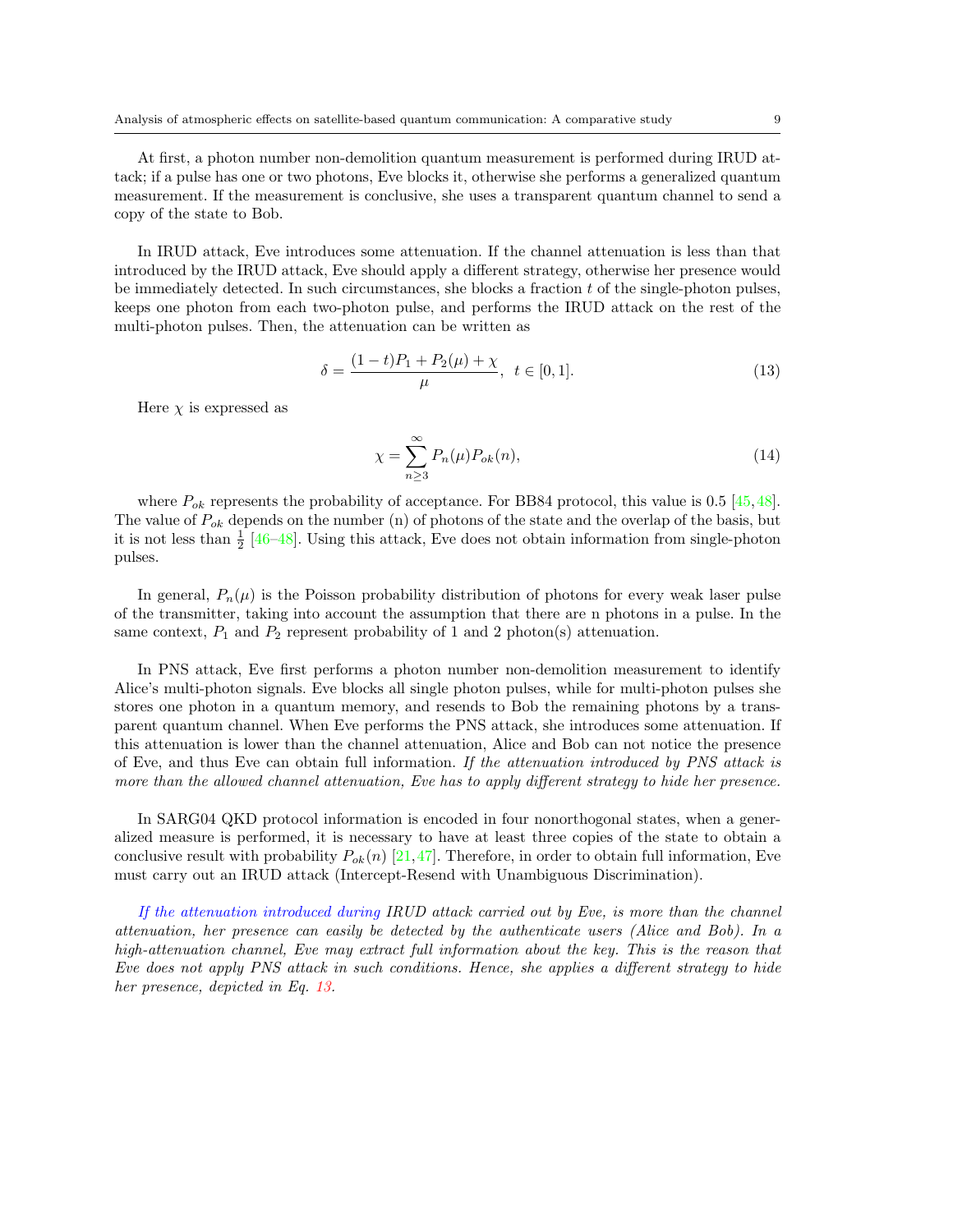The attenuation introduced by Eve in Eq. 13 is defined as the ratio between the mean number of photons that are received and the mean number that would be received in the absence of attenuation (i.e.  $\mu$ ). According to Eve's planning, discussed above, the mean number of photons obtained can be calculated as the sum of a fraction  $(1 - t)$  of the single-photon pulses, plus one photon for each two-photon pulse, plus one photon for the pulses with three or more photons that lead to conclusive measurements. This last term is denoted by  $\chi$ .

Similarly, Eve blocks a fraction  $s$  of the two photon pulses and apply IRUD attack on the remaining multi-photon pulses, to hide herself, as represented by Eq. 15. The attenuation in this case can be written as

$$
\delta = \frac{(1-s)P_2(\mu) + \chi}{\mu}, \ \ s \in [0,1]. \tag{15}
$$

Fig. 3 represents the comparison between  $I_{Eve}$  and distance in km under the BB84 and SARG04 protocols. This is calculated based on the link parameters described in subsequent sections. From this figure, it is observed that Eve obtains more information in the BB84 protocol as compared to SARG04 protocol. Hence, it can be concluded that SARG04 protocol outperforms the BB84 protocol under such specific conditions.

In SARG04 protocol, the secret key can be generated with both single photon and two-photon states. The SARG04 protocol can generate the secret key even when a pulse contains two photons, because Eve cannot get full information of Alice's key from the two-photon pulse [114], as shown in Fig. 3.

#### 3.3 Protocols with the decoy-states: An effective approach to counter Eavesdropping

The decoy-state method was proposed in  $[49]$ , and further studied in  $[50-52]$ . Introducing decoystates (also known as extra test states) help in detecting the presence of eavesdropping, whereas signal states are deployed for key generation only  $[63, 64, 89]$ . The shared mutual information is

$$
I(A:B) = P_1(\mu)(1-t) + P_2(\mu)(1-s) + \sum_{n \ge 3}^{\infty} P_n(\mu) P_{ok}(n),
$$
\n(16)

$$
I(B:E) = P_2(\mu)(1-s)I_2 + \sum_{n=3}^{\infty} P_n(\mu)P_{ok}(n),
$$
\n(17)

here t represents the fraction of the single photon pulses blocked by Eve, and s denotes a fraction of the two-photon pulses.  $I_2$  is the amount of information that Eve can obtain from a single copy of the state [46]. Next, we analyze the security of the protocols under consideration.

### 1) BB84 protocol: Vacuum  $+$  weak decoy state: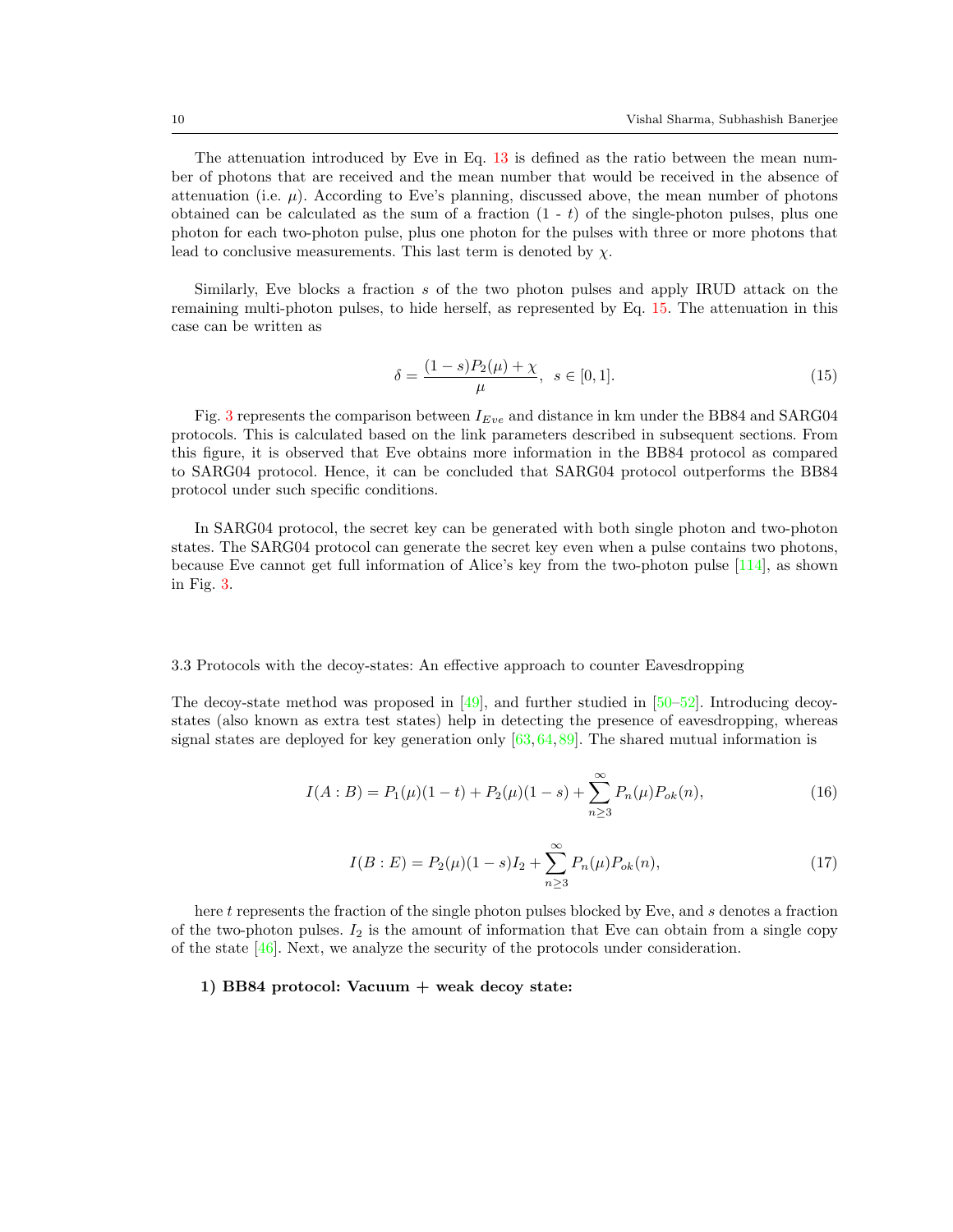A lower bound on the key generation rate [50,99], based on entanglement distillation described in [53] which in turn use the concept of decoy-state, is

$$
R_{BB84} \ge q \Bigg( -Q_{\mu} f(E_{\mu}) H_2(E_{\mu}) + Q_1 \Big( 1 - H_2(e_1) \Big) \Bigg), \tag{18}
$$

where  $Q_{\mu}$  represents the gain of the signal state,  $E_{\mu}$  denotes the QBER,  $Q_1$  represents the gain of single-photon states and  $e_1$  denotes the error rate of single-photon states.

The parameter  $Q_1$  is [54]

$$
Q_1 = Y_1 e^{-\mu} \mu. \tag{19}
$$

The lower bound for  $Q_1$  and upper bound for  $e_1$  with the vacuum and a weak decoy state  $(\nu)$ is [50]

$$
Y_1^L = \frac{\mu}{(\mu\nu - \nu^2)} \left( Q_\nu e^\nu - Q_\mu e^\mu \left( \frac{\nu^2}{\mu^2} \right) - \frac{(\mu^2 - \nu^2)}{\mu^2} Y_0 \right) \le Y_1,
$$
\n(20)

$$
Q_1^L = \mu e^{-\mu} Y_1^L \le Q_1,\tag{21}
$$

$$
e_1^U = \frac{e_0 Y_0}{Y_1^L} \ge e_1. \tag{22}
$$

## 2) The SARG04 protocol: Vacuum + two weak decoy states:

Single-photon states help in key generation rate in BB84 protocol, whereas both single-photon and two-photon states contribute to the key generation rate in the SARG04 protocol [54]. Taking this into account with the approach developed in  $[53]$ , the gain in case of two-photon pulses is  $[43,54]$ 

$$
Q_2 = Y_2 e^{-\mu} \frac{\mu^2}{2}.
$$
\n(23)

The SARG04 protocol uses three decoy states,  $\nu_0$ ,  $\nu_1$  and  $\nu_2$ , assuming that  $\nu_0$  is the vacuum (i.e.  $\nu_0 = 0$ ), and the two weak decoy states are  $\nu_1$  and  $\nu_2$ . For these decoy states, gain and quantum bit error rate are [50]

$$
Q_{\nu_i} = \sum_{n=0}^{\infty} Y_n P_n(\nu_i),
$$
\n(24)

$$
E_{\nu_i} = \sum_{n=0}^{\infty} \frac{Y_n P_n(\nu_i) e_n}{Q_{\nu_i}}.
$$
\n(25)

The bit error ratio of the n-photon signals, which is due to only the dark counts  $Y_0$ , is

$$
e_n = \frac{Y_0}{2Y_n}.
$$

Let the legitimate users (Alice, Bob) select  $\nu_1$  and  $\nu_2$  which satisfy [50]

$$
0 < \nu_1 < \nu_2, \ \nu_1 + \nu_2 < \mu. \tag{26}
$$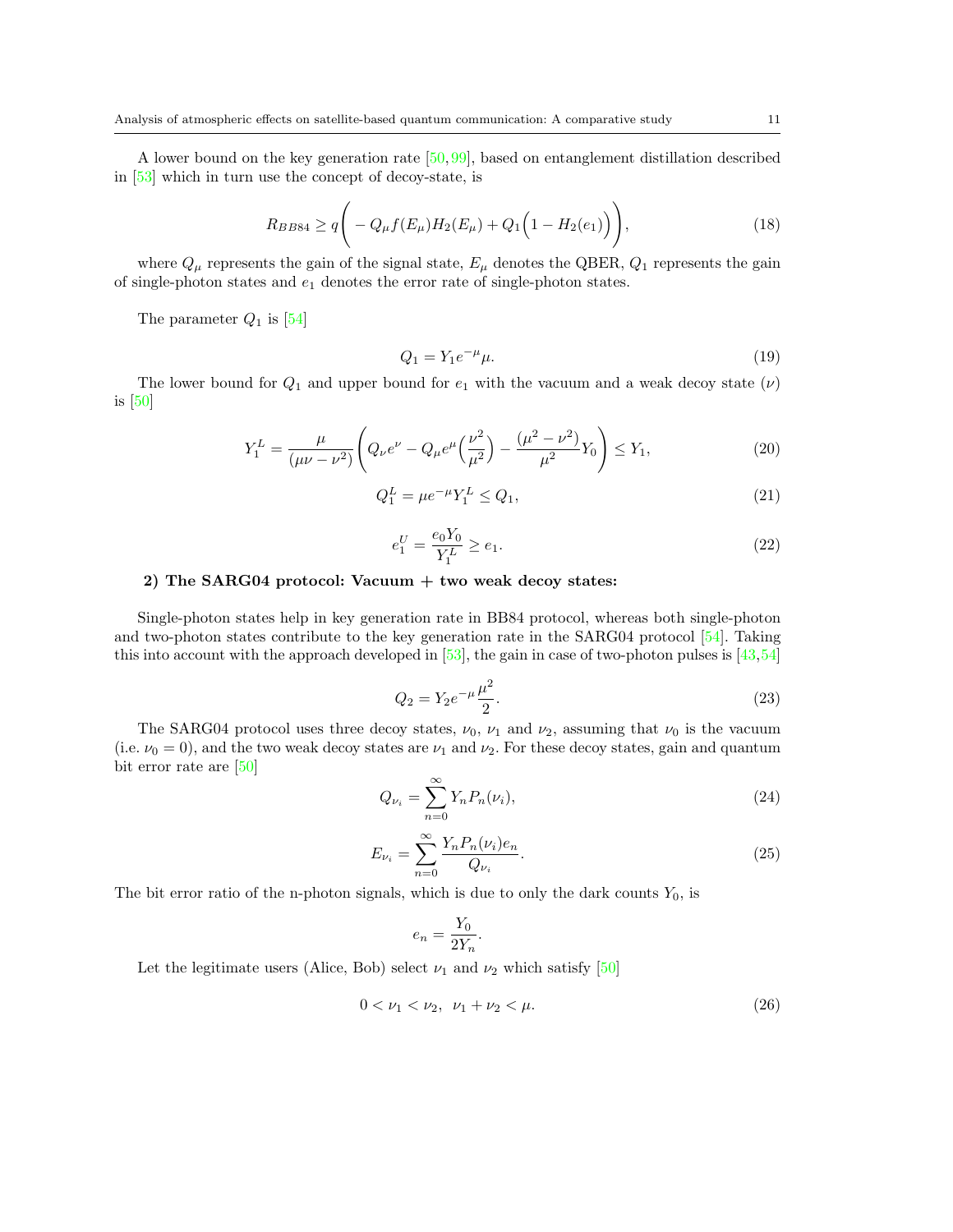Now the key generation can be shown to be [50]

$$
R_{SARG04} \ge q \bigg( -Q_{\mu}f(E_{\mu})H_2(E_{\mu}) + Q_1 \bigg(1 - H\bigg(\frac{Z_1}{X_1}\bigg)\bigg) +
$$
  
 
$$
Q_2 \bigg(1 - H(Z_2)\bigg) \bigg),
$$
 (27)

where  $X_n$  and  $Z_n$  represents the binary random variables.  $H_2(.)$  is the Shannon's binary entropy function [43].

In Eq. 27, we can replace  $H(Z_1/X_1)$  with  $H_2(e_1)$ , and  $H(Z_2)$  with  $H_2(e_2)$ , because Eve's attacks (i.e. IRUD attack) does not introduce phase error or bit errors, and we assume that the only source of errors, *i.e.* the dark counts, is independent of the signal, phase and bit errors which are independent from each other and have the same distribution.

The lower limit of the two photon gain is [50]

$$
Q_2^L = \frac{Y_2^L \mu^2 e^{-\mu}}{2} \le Q_2. \tag{28}
$$

The upper limit of  $e_2$  can be manipulated by considering quantum bit error rate of weak decoy states [50].

$$
E_{\nu_i} Q_{\nu_i} e^{\nu_i} = e_0 Y_0 + e_i \nu_i Y_1 + e_2 \frac{\nu_i^2}{2} Y_2 + \sum_{n=3}^{\infty} e_n Y_n \frac{\nu_i^n}{n!}.
$$
\n(29)

#### 4 Results

The results shown here are based on three scenarios: uplink, downlink, and intersatellite links. The parameters for link establishment (shown in Table 1) are detector efficiency ( $\delta_{rec}$ ), satellite telescope radius  $(R_{t,r})$ , satellite secondary mirror radius  $(b_{t,r})$ , ground telescope radius  $(R_{t,r})$ , ground secondary mirror radius  $(b_{t,r})$ , dark counts  $(Y_0)$  [112, 113] and wavelength  $(\lambda)$  whose values are 65%, 15 cm, 1 cm, 50 cm, 5 cm, 50  $\times$  10<sup>-6</sup> counts/pulse and 650 nm, respectively.  $\lambda = 650$  nm represents an absorption window with a commercial detector made of silicon avalanche photo diode with high detection efficiency. Silicon avalanche photo diode with internal gain can work with high data rate. The optical efficiency in the receiver  $(f) = \frac{c}{\lambda}$ ; for 650 nm wavelength, frequency will be  $4.61538 \times 10^8$  MHz, which is 461.538 THz. The 650 nm region is close to the highest efficiency detection region (65%). The optical frequency (for example of a quasi-monochromatic laser beam) is the oscillation frequency of the corresponding electromagnetic wave. For visible light, optical frequencies are roughly between 400 THz (terahertz =  $10^{12}$  Hz) and 700 THz, corresponding to vacuum wavelengths between 700 nm and 400 nm. We assume a wavelength in the 650 nm region because the diffraction spread is the smallest. Silicon avalanche photo diodes are deployed to detect the wavelengths in between 250 nm and 1100 nm. These photo diodes detect even the very weak light intensities and very fast optical signals because of their avalanche effect. The absorption spectrum of silicon is quite broad. Visible wavelengths  $(400-1100 \ nm)$  are serviced by silicon avalanche photodiode which has  $> 50\%$  detection efficiency with maximum count rates in MHz range and low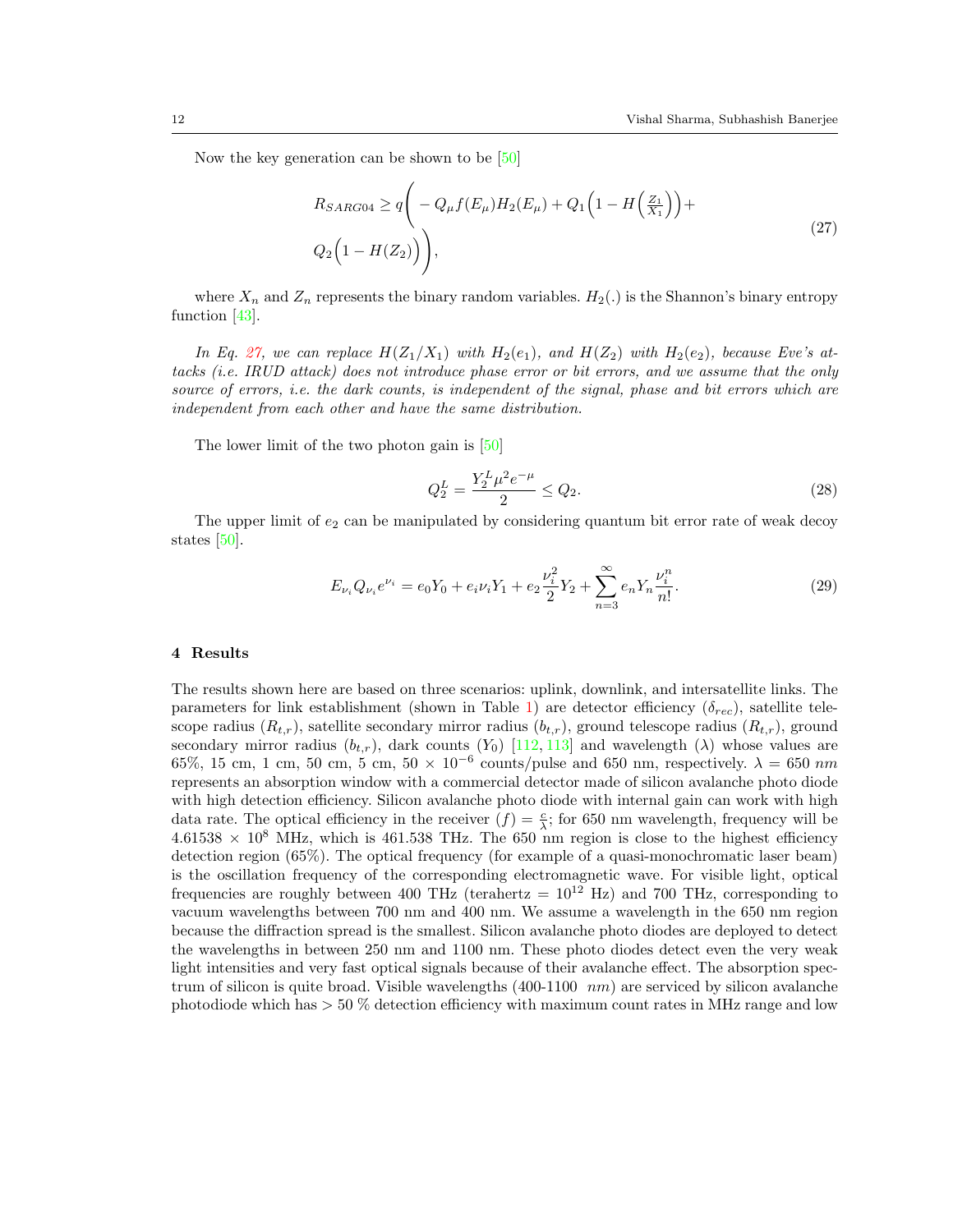dark counts. InGaAs avalanche photo diodes and superconducting single photon detectors detect infrared wavelengths (950 - 1650  $nm$ ). The major drawbacks of InGaAs avalanche photo diodes (APD) are higher dark count rates, lower detection efficiencies and low repetition rates. These are the reasons that InGaAs APDs are not used for satellite mission. Telescope radius values are taken from [55, 56].



Fig. 3 Variation in Eve's information with communication distance for each protocol under the uplink case ( $\delta_{turb}$  = 5 dB) calculated using Eqs. 7, 8, 9, 13, 14, and 15.

The attenuation caused by turbulence in the uplink scenario is computed considering two usual atmospheric scenarios, one for  $\delta_{turb} = 5$  dB (before sunset) and other for  $\delta_{turb} = 11$  dB (in a clear summer day) [57]. Effect of turbulence on the downlink is almost negligible [69], as shown in Tables 2 and 3. A value of  $\delta_{scatt} = 1$  dB is achieved for the scattering plus absorption attenuation with the help of Clear Standard Atmosphere model [58]; these values are similar to those discussed in  $[34, 69]$ . In Fig. 3 we simulated the considered system parameters to interrelate the attenuation with distance and the condition  $I_{Eve} = 1$  is achieved for the optimum parameters (attenuation = 13 dB,  $\mu = 0.1$  for BB84 protocol and attenuation = 25.6 dB,  $\mu = 0.2$  for SARG04 protocol) [46].

In Fig. 4 we have shown the dependency of key generation rates on the communication distance for the considered protocols. The pulses emitted from the laser source can be converted from bits/pulse to bits/second [36]. We take the values of  $\mu$  and  $\nu$  which are mean photon numbers of signal state and decoy states, respectively, in the range of  $[0, 1]$  with a step 0.001. The number of pulses used as the signal state and the vacuum state are  $N_{\mu} = 0.95N$ , and  $N_0 = 0.05 N$  (sent by Alice), where  $N = 100$  *Mbit*. In Fig. 5, we have optimized  $\mu$  and  $\nu_i^{'s}$  in each protocol for both the states to obtain the highest key rate.

In Fig. 4, it is observed that critical distance obtained for SARG04 is comparatively higher than BB84, both with and without decoy states. Also in Fig. 4, it is shown that SARG04 is more robust against eavesdropping than BB84 with an optimal mean photon number. The decoy state method used in BB84 protocol enhances the critical distance. Decoy state method is a powerful technique that increases both the critical distances and key generation rate for both the entangled and non-entangled based protocols [59].

In case of increasing attenuation, the number of multi-photon pulses must be minimized which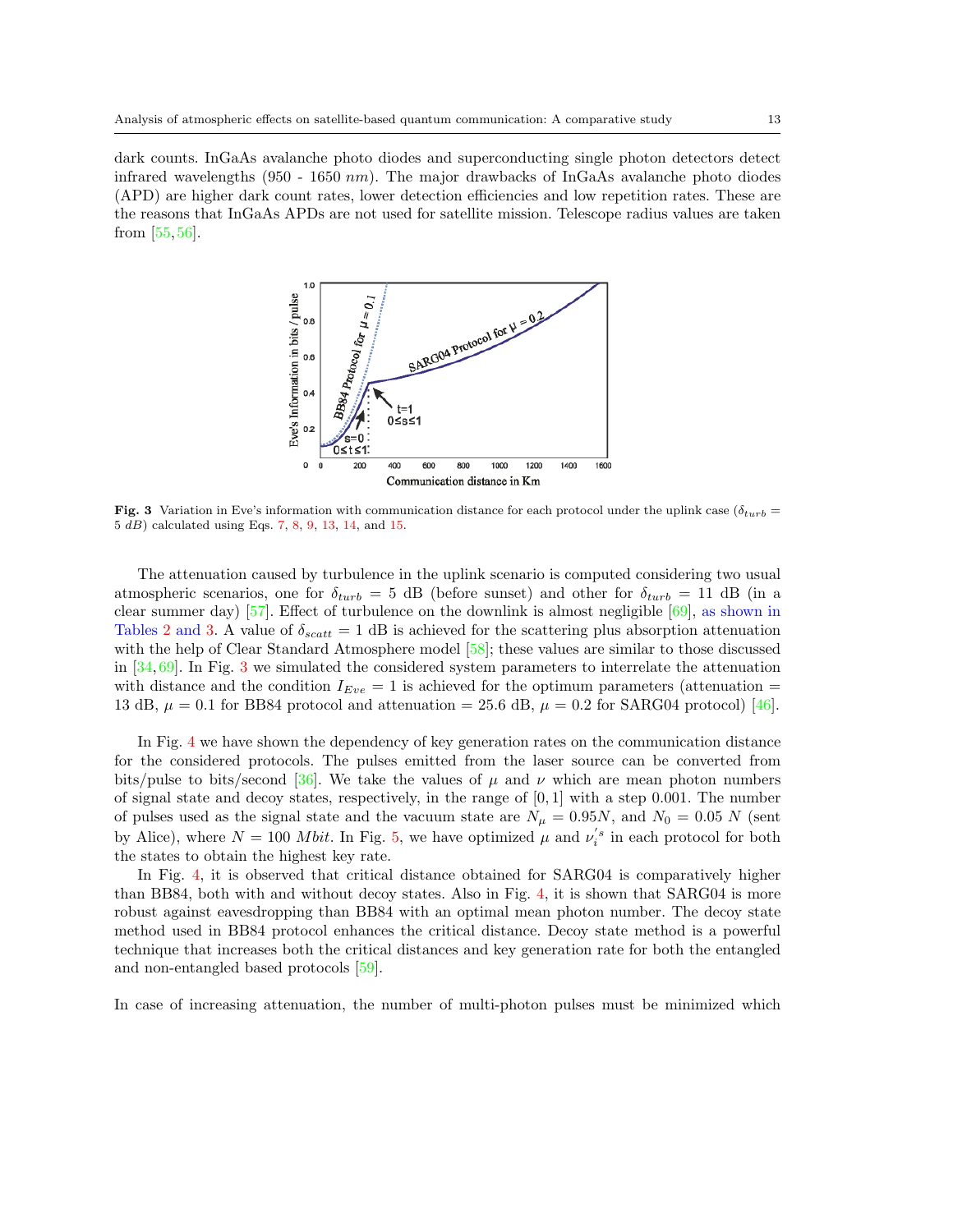

Fig. 4 In uplink ( $\delta_{turb} = 5 dB$ ), secure key generation rate for all protocols under investigation calculated using Eqs. 10, 18, and 27.

helps in reducing the chance of attacks performed by Eve (in this case  $\mu$  must be decreased) as shown in Fig. 5. At the higher value of  $\mu$ , the protocol becomes more robust. With increasing mean photon number, we achieve enhanced communication distance and at the same time, the considered protocols are resistant to Eve's photon number splitting (PNS) attack. Due to movement of the satellite along its orbit, its distance with the ground station varies. The value of  $\mu$  has to be adjusted to achieve the maximum secure rate, which is the challenging part of the problem.



Fig. 5 Variation in optimum mean photon number with communication distance for all protocols under the uplink case ( $\delta_{turb} = 5 dB$ ). These variations in  $\mu$  correspond to the highest achievable secure rates, as shown in Fig. 4. .

In Fig. 6, for each protocol in uplink scenario, secure key generation rate decreases at constant value of  $\mu$ , which is independent of the distance. This is the maximum value at maximum distance for the protocols under analysis. In this figure, for the protocols based on decoy states, we get comparatively low decrease (less than  $3\%$ ), which clarify that the dependency of  $\mu$  on distance is not required. In case of other protocols, keeping  $\mu$  constant, secure key rate decreases by 25% and  $50\%$  from their maximum values at short distances. The results depicted in Fig. 6, for each protocol indicates the maximum key generation rates, keeping  $\mu$  constant to that of optimal  $\mu$ for maximum distance. It is clearly observed that in case of protocols based on decoy states the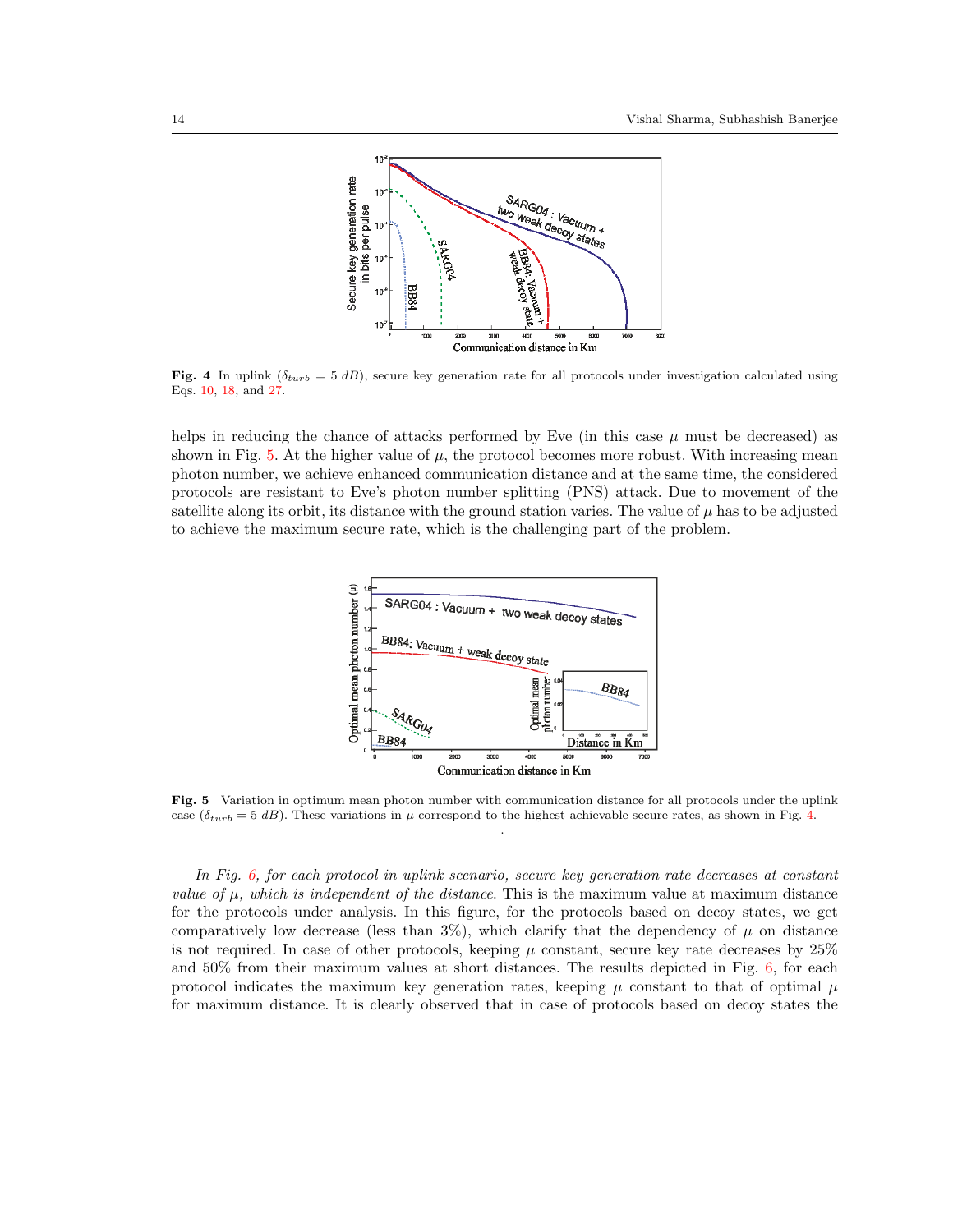| Considered Parameters                         | Numerical Values                 |
|-----------------------------------------------|----------------------------------|
| Detector efficiency $(\delta_{rec})$          | $65\%$                           |
| Wavelength $(\lambda)$                        | $650$ nm                         |
| Dark Counts $(Y_0)$ [112, 113]                | $50 \times 10^{-6}$ counts/pulse |
| Ground secondary mirror radius $(b_{t,r})$    | $5 \text{ cm}$                   |
| Satellite secondary mirror radius $(b_{t,r})$ | $1 \text{ cm}$                   |
| Ground telescope radius $(R_{t,r})$           | $50 \text{ cm}$                  |
| Satellite telescope radius $(R_{t,r})$        | $15 \text{ cm}$                  |

Table 1 Link Parameters for uplink, downlink and intersatellite links

Table 2 Critical distance for different protocols under consideration [Km]

| Scenarios                             |      |      |      | $BB84 SARG04 BB84:$ Vacuum +   $SARG04:$ Vacuum + |
|---------------------------------------|------|------|------|---------------------------------------------------|
|                                       |      |      |      | weak decoy state two weak decoy state             |
| Downlink                              | 1540 | 3290 | 9450 | 14100                                             |
| Intersatellite                        | 430  | 920  | 2660 | 3900                                              |
| Uplink( $\delta = 5$ dB)              | 460  | 1520 | 4650 | 6980                                              |
| $ $ Uplink $(\delta = 11 \text{ dB})$ |      | 500  | 2200 | 3460                                              |

Table 3 Maximum possible secure rate for different protocols under consideration [Bits/Pulse]

| Scenarios                                                        |                             |               | BB84 $ SARG04 BB84:Vacuum + SARG04:Vacuum +$ |
|------------------------------------------------------------------|-----------------------------|---------------|----------------------------------------------|
|                                                                  |                             |               | weak decoy state two weak decoy state        |
| Downlink                                                         | $ 1.7.10^{-2} 2.4.10^{-2} $ | $4.4.10^{-2}$ | $4.6.10^{-2}$                                |
| Intersatellite                                                   | $ 2.0.10^{-2} 2.6.10^{-2} $ | $4.8.10^{-2}$ | $5.0.10^{-2}$                                |
| $ \text{Uplink}(\delta = 5 \text{ dB}) 1.4.10^{-4} 1.2.10^{-3} $ |                             | $5.8.10^{-3}$ | $6.5.10^{-3}$                                |
| $ Uplink(\delta=11 dB) $                                         | $ 7.5.10^{-5} $             | $1.4.10^{-3}$ | $1.6.10^{-3}$                                |
|                                                                  |                             |               |                                              |

secure rate decreases to a level below  $3\%$ , which means that in this situation the variation in mean photon number with distance is not necessary. The result is opposite to that of protocols based on non-decoy states where rate degradation occurs rapidly. This implies that the value of mean photon number should vary with distance for obtaining optimum results for secure rates. The rest of the three cases (downlink, uplink in clear weather conditions and inter satellite links) follows the same steps.

It would be appropriate, at this juncture, to make a comparison between the results obtained here and the pertinent literature:

1. The total channel attenuation is the result of three effects, it is given by

.

$$
\delta = \delta_{diff} \delta_{atm} \delta_{rec}.
$$

The total channel attenuation is represented by  $\delta$ . In above equation  $\delta_{diff}$ ,  $\delta_{atm}$  and,  $\delta_{rec}$  represent attenuation due to geometrical losses, atmospheric losses and losses due to receiver inefficiency, respectively. We have taken into account this total channel attenuation in our current work, whereas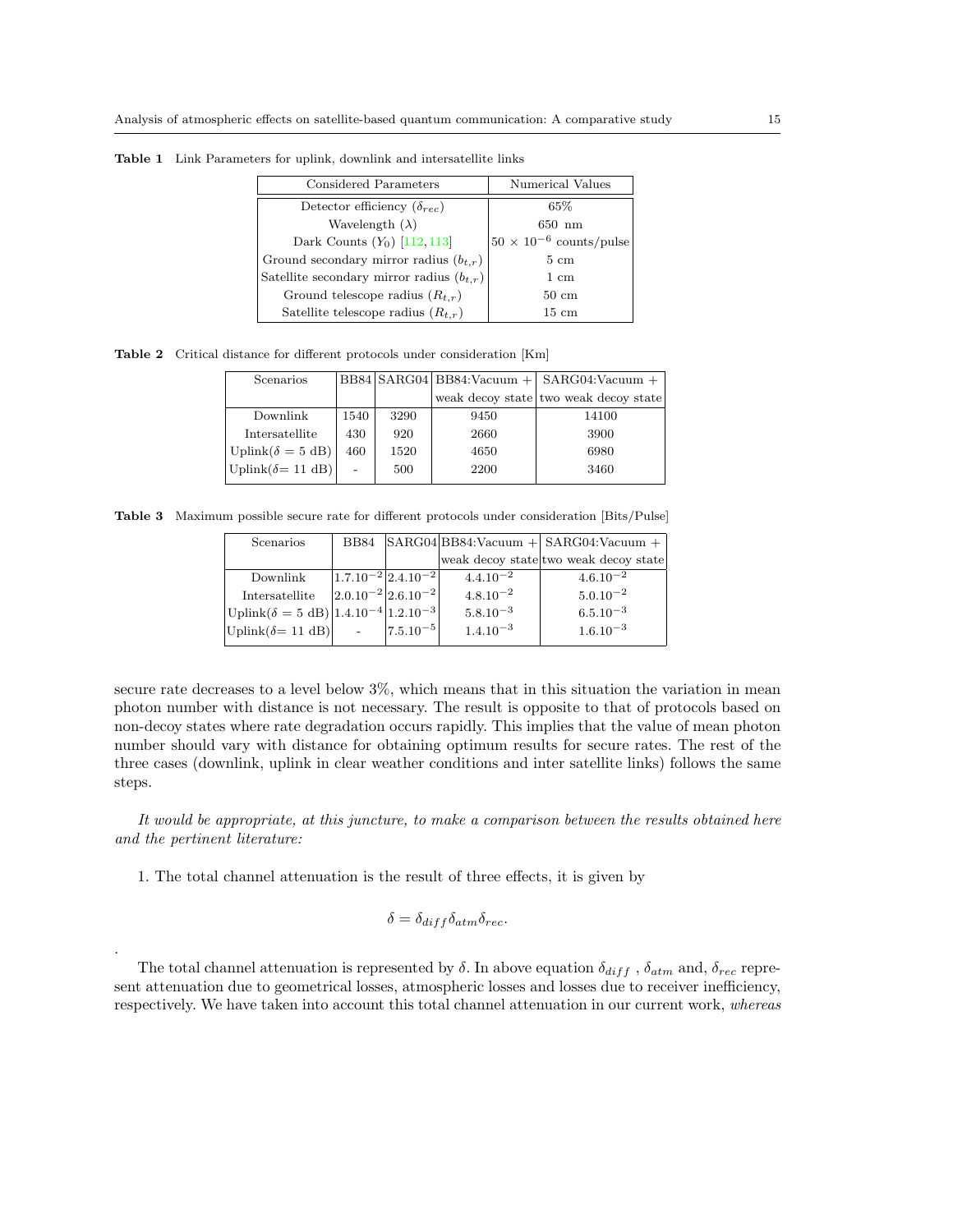

Fig. 6 (Color online) Blue (dotted) :- BB84; Green (small dashed):- SARG04; Red (large dashed):- BB84: Vacuum+weak decoy state; Purple (continuous dark line):- SARG04: Vacuum+two weak decoy states. In the uplink scenario ( $\delta_{turb} = 5 dB$ ), for each protocol, variation in secure key rate (R) with communication distance at constant value of mean photon number calculated using Eqs. 10, 18, and 27.

such type of channel attenuation is not used in [54, 114, 116].

2. This work is focused on realistic scenarios of satellite uplink, downlink and intersatellite quantum communication. We are considering two specific type of attacks; PNS (photon number splitting) attack and IRUD (intercept-resend with unambiguous discrimination) attacks  $[21, 47]$ . The results shown are *valid for these specific attacks*, and hence, our tabulated values differ from that in [115, 116], where IRUD attack was not considered.

When Eve performs the PNS attack, she introduces some attenuation. If this attenuation is less than the channel attenuation, Alice and Bob can not notice the presence of Eve, and thus Eve can obtain full information. Eve introduces no errors when performing the PNS attack.

3. We assume that the dark counts of the detector are the only source of quantum bit errors, which are quantified by the quantum bit error ratio (QBER). In addition to this, we considered dark count  $(Y_0) = 50 \times 10^{-6}$  [112, 113], which comes in the detection range of the considered detector, i.e., Si-APD (silicon avalanche detector); whereas value of dark count  $(Y_0)$  is  $1.7 \times 10^{-6}$ , in  $[115, 116]$ . We have considered values of the parameters given in Table 1.

4. The lower bound of the key generation rate for SARG04 is given in Eq. 27 [54], where  $X_n$ and  $Z_n$  represent the bit error and the phase error events, respectively, for n-photon pulses.  $X_n$ and  $Z_n$  are binary random variables, they take a value equal to one when there is a bit or phase error, and zero othersiwe.  $H(.)$  is the Shannon entropy of a random variable [43]. The specific class of Eve's attacks we are considering (i.e., IRUD attack) does not introduce phase error or bit errors, and the only source of errors, i.e., the dark counts, is independent of the signal, phase and bit errors which are independent from each other and have the same distribution. Hence, we can replace  $H(\frac{Z_1}{X_1})$  with  $H_2(e_1)$ , and  $H(Z_2)$  with  $H_2(e_2)$ . Here  $e_1$  is the error rate of single-photon states.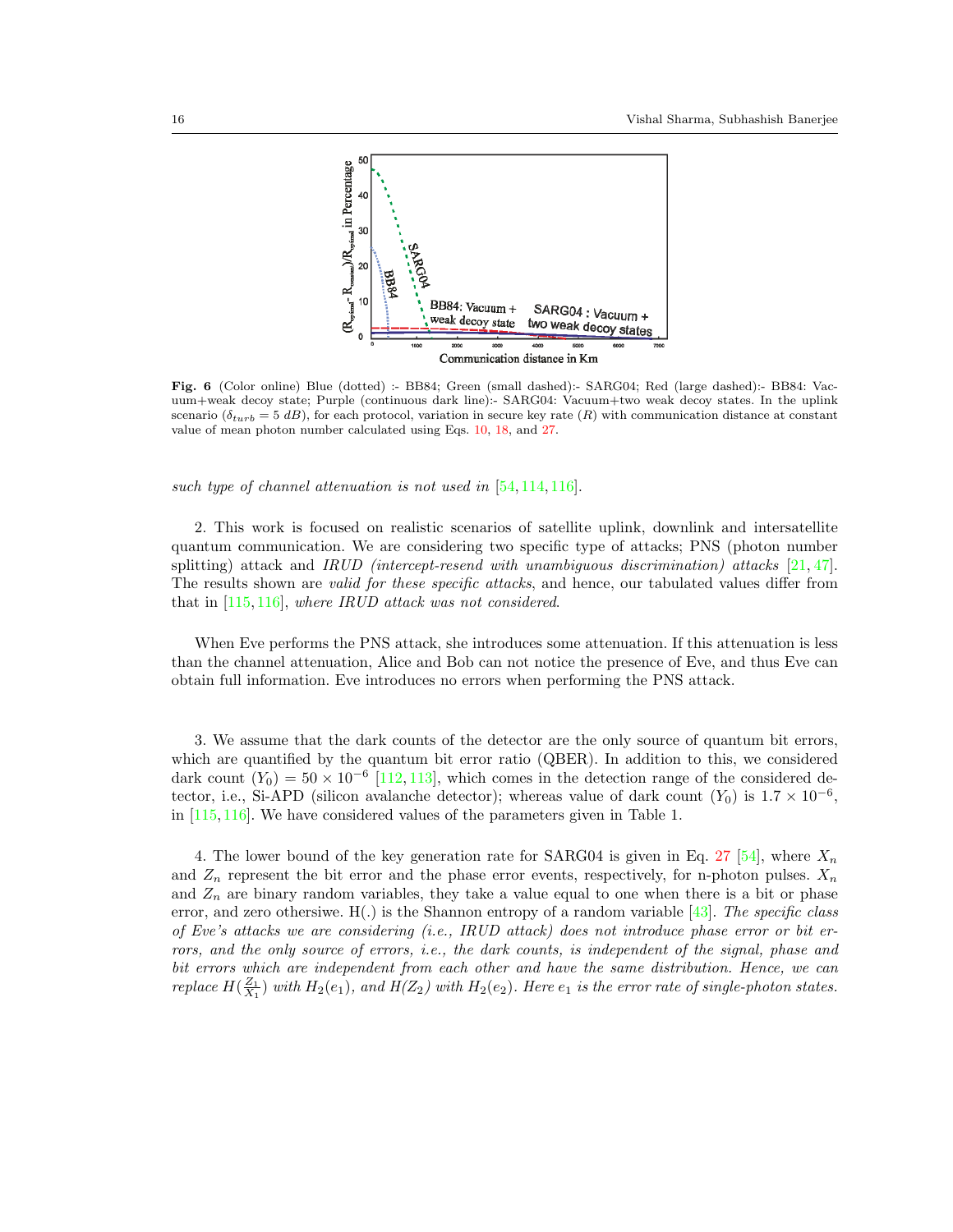Tables 2 and 3 exhibit the critical distance and secure key generation rate for both BB84 and SARG04 protocols, with and without decoy states. The critical distances and secure key generation rates in the downlink are significantly larger as compared to uplink scenario, due to lack of turbulence induced attenuation in downlink scenario. In addition to this, in MEO satellite downlink quantum communication with decoy states quantum key distribution protocols are possible. These optimum results are not possible in case of intersatellite quantum communication links, due to reduced telescope dimensions. The most challenging and difficult part in such realistic scenarios are turbulence generated attenuation and telescope dimensions. Comparing all these tabulated results in such realistic scenarios and specific attacks considered here, we conclude that SARG04 QKD protocol with decoy states outperforms the BB84 protocol in terms of both a higher secret key rate and greater secure communication distance.

Geometric attenuation is responsible for the light beam to diverge in its propagation path. To minimize these signal losses, receiver aperture area is increased to collect more light by the telescope to diminish the geometric losses. Hence SARG04 protocol deploying with decoy states obtains highest key rate as well as maximum link range. Finally, we can claim that the optimum results are obtained when we use pulses with two photons plus optimum  $\mu$ .

In the uplink scenario, secure key generation is low because of high attenuation [93,100,113]. At the same time, the value of  $\mu$  cannot be increased due to PNS (photon number splitting) attack. To minimize the effects of PNS attack and to increase the secure key generation rate WCP (weak coherent pulse) is preferred over entangled photon source [99, 113]. The background count rate for uplink is higher than downlink because of artificial light pollution emitted upward [113]. Our results show significant design considerations, e.g., type and features of detectors and sources, operating wavelength, ground station locations, specific orbits and telescope design.

Power needed at ground station is more as compared to the power needed at the satellite. The main reason for this is that uplink frequency is set high as compared to downlink frequency. In uplink, attenuation is more because of turbulence effects. Hence we need powerful devices to send signals. In addition to this, it is much easier to compensate losses due to attenuation on earth due to no weight limitation. On the other hand, weight and space limitations are predominant on the satellite, hence the need to minimize attenuation [101, 102].

Attenuation and frequency are directly related to each other. Signal losses are higher for higher frequencies, hence more power is required for efficient transmission. The beam of lower frequency is broad whereas a beam of higher frequency is narrow. Earth station has to focus the signal to a small point on satellite in space, which is performed by deploying a narrow beam generated by higher frequency [103, 104].

Satellite covers a large area on the ground by providing service to many earth stations, using broad beam generated by lower frequency  $[105, 106]$ . For visible wavelengths, turbulence effects come into picture when using a transmitter telescope of more than 25-50 cm diameter [107, 108]. Turbulence effects can be minimized by selecting a good ground station  $[69]$ . In addition to this, an adaptive optics system can be used to minimize the turbulence effects [109, 110].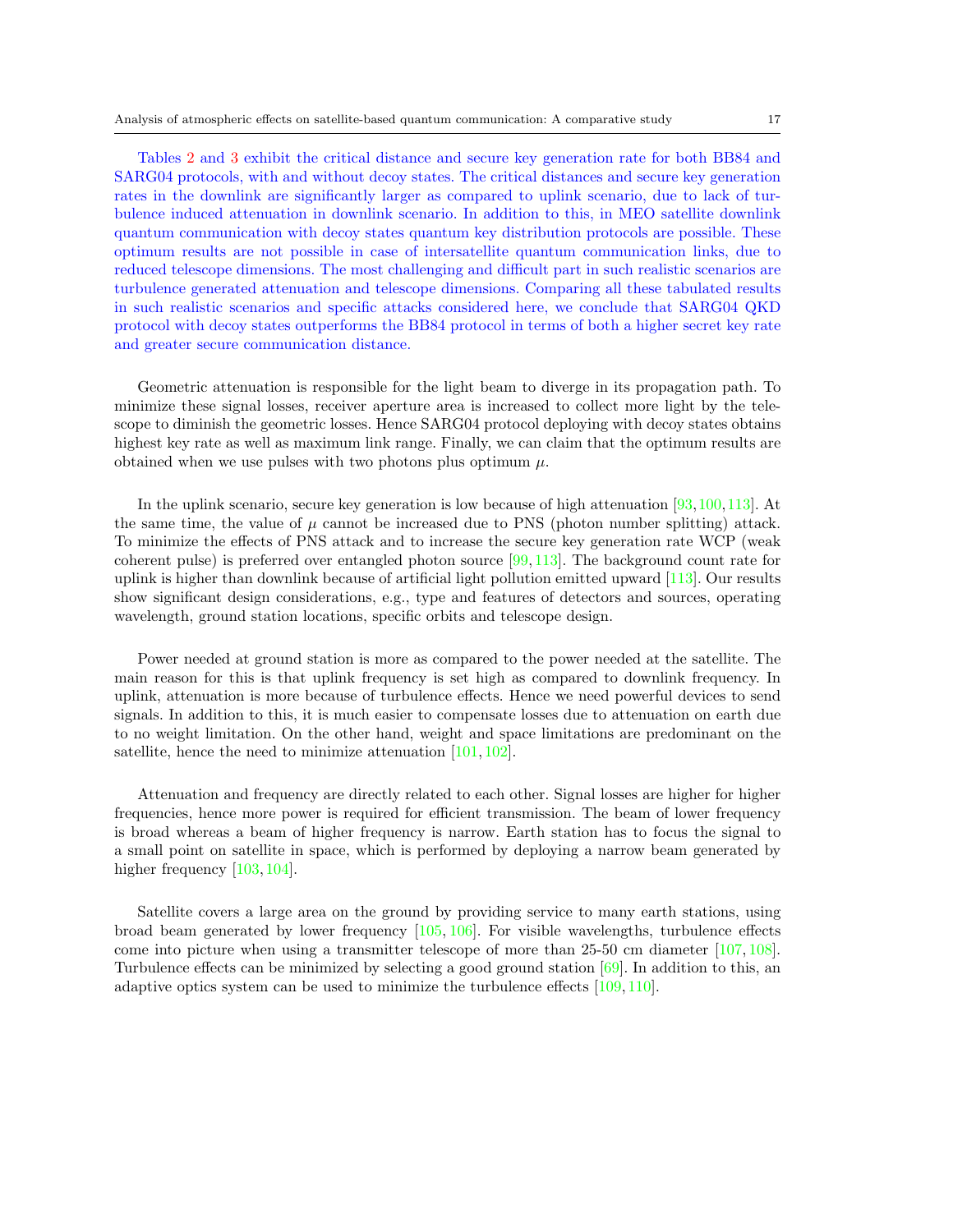### 5 Conclusion

We have used realistic scenarios for investigating the feasibility of quantum key distribution, in satellite quantum communication; uplink, downlink and intersatellite links, with BB84 and SARG04 QKD protocols. We have implemented these protocols with and without decoy states for supporting future satellite quantum communication systems. For this reason, we have used practical values of optical hardware and used normal atmospheric conditions. In addition to this, we assumed two specific attacks, namely PNS (photon number splitting) and IRUD (intercept-resend with unambiguous discrimination), which could be main threats for future QKD based satellite applications. The key generation rates and the error rates of the considered QKD protocols are presented. Other parameters such as optimum signal and decoy states mean photon numbers are calculated for each protocol and distance. Our results indicate that, it is possible to establish LEO (Low Earth Orbit) and, MEO (Medium Earth Orbit) satellites. Further, in SARG04 QKD protocol with two decoy states, the optimum signal-state mean photon number is independent of the link distance. This could enhance its significance in a realistic scenario of satellite quantum communication. These results are valid for the specific attacks considered here.

In order to achieve long distance communication, it is necessary to reduce the link losses. Actual data may be used to better understand the atmospheric turbulence and define a propagation model that should help the receiver and transmitter design. Moreover, new communication protocols that exploit the atmospheric turbulence as a resource can be defined. Our telescope design data could be used in future for single photon long distance free space experiments, like teleportation and QKD. This study will help to experimentally demonstrate the feasibility of Earth-space quantum links.

The uplink allows the complex quantum source to be kept on the ground while only simple receivers are in space, but suffers from high link loss due to atmospheric turbulence, necessitating the use of specific photon detectors and highly tailored photon pulses. For better performance and to enhance the communication distance one could use six or more nonorthogonal states. Further, the effect of adding pointing and misalignment errors need to be taken into account for greater improvement.

Downlink performance is better than uplink scenario, the reason being that we can place heavy receiving telescopes on earth as compared to space. Also most of the time the beam propagates in vacuum with small diffraction spreading and comes under the effect of atmospheric turbulence in the final stage of propagation.

In this work low earth orbits (altitude upto 1000 km) are considered. They provide advantages of lower optical loss, less costly to attain and easy to operate than higher orbits, making them feasible in near future. To reduce background noise, quantum key distribution link can be performed at nighttime. Hence, one can aim to achieve a global scale quantum key distribution.

#### Acknowledgements

VS would like to thank the Ministery of Human Resource Development, Govt. of India, for offering a doctoral fellowship as a Ph.D. research scholar at Indian Institute of Technology Jodhpur, Rajasthan, India. VS thanks, Professor K. K. Sharma for useful discussions pertaining to the work.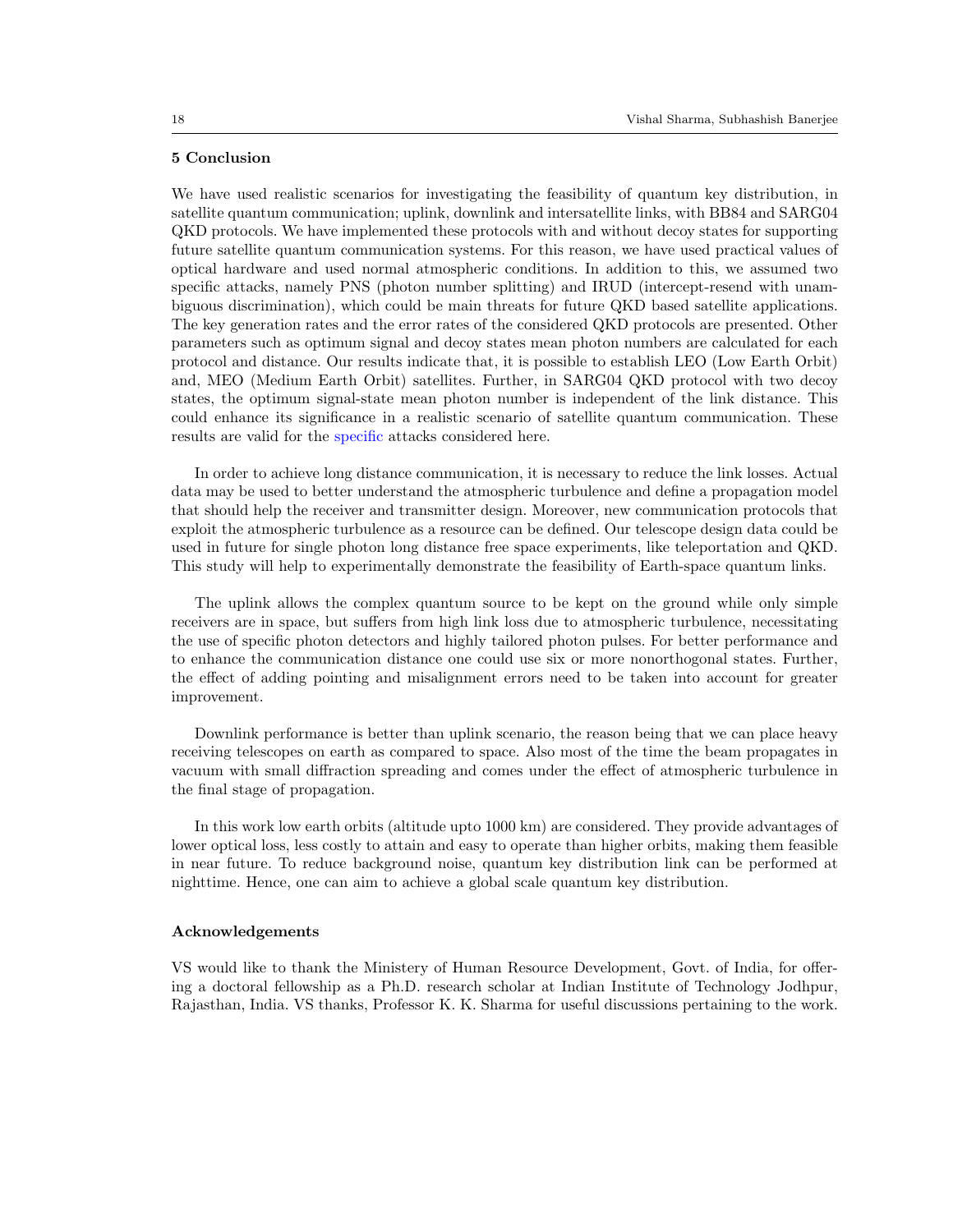#### References

- 1. Charles H Bennett and Gilles Brassard. Quantum cryptography: Public key distribution and con tos5. (1984).
- 2. N Srinatha, S Omkar, R Srikanth, Subhashish Banerjee, and Anirban Pathak. The quantum cryptographic switch. *Quantum information processing*, pages 1–12, (2014).
- 3. Nicolas Sangouard, Christoph Simon, Hugues De Riedmatten, and Nicolas Gisin. Quantum repeaters based on atomic ensembles and linear optics. *Reviews of Modern Physics*, 83(1):33, (2011).
- 4. Pathak, Anirban and Srikanth, R and others Quantum cryptography: key distribution and beyond. *arXiv preprint arXiv:1802.05517*, (2018)
- 5. Félix Bussières, Nicolas Sangouard, Mikael Afzelius, Hugues de Riedmatten, Christoph Simon, and Wolfgang Tittel. Prospective applications of optical quantum memories. *Journal of Modern Optics*, 60(18):1519–1537, (2013).
- 6. Saikat Guha, Hari Krovi, Christopher A Fuchs, Zachary Dutton, Joshua A Slater, Christoph Simon, and Wolfgang Tittel. Rate-loss analysis of an efficient quantum repeater architecture. *Physical Review A*, 92(2):022357, (2015).
- 7. WJ Munro, AM Stephens, SJ Devitt, KA Harrison, and Kae Nemoto. Quantum communication without the necessity of quantum memories. *Nature Photonics*, 6(11):777–781, (2012).
- 8. Koji Azuma, Kiyoshi Tamaki, and Hoi-Kwong Lo. All-photonic quantum repeaters. *Nature communications*, 6, (2015).
- 9. Sreraman Muralidharan, Jungsang Kim, Norbert Lütkenhaus, Mikhail D Lukin, and Liang Jiang. Ultrafast and fault-tolerant quantum communication across long distances. *Physical review letters*, 112(25):250501, (2014).
- 10. K Boone, J-P Bourgoin, E Meyer-Scott, K Heshami, T Jennewein, and C Simon. Entanglement over global distances via quantum repeaters with satellite links. *Physical Review A*, 91(5):052325, (2015).
- 11. Nicolas Gisin, Gr´egoire Ribordy, Wolfgang Tittel, and Hugo Zbinden. Quantum cryptography. *Reviews of modern physics*, 74(1):145, (2002).
- 12. Theresa H Carbonneau and David R Wisely. Opportunities and challenges for optical wireless: the competitive advantage of free space telecommunications links in today's crowded marketplace. In *Voice, Video, and Data Communications*, pages 119–128. International Society for Optics and Photonics, (1998).
- 13. Charles H Bennett, François Bessette, Gilles Brassard, Louis Salvail, and John Smolin. Experimental quantum cryptography. *Journal of cryptology*, 5(1):3–28, (1992).
- 14. Hugo Zbinden, Nicolas Gisin, Bruno Huttner, Antoine Muller, and Wolfgang Tittel. Practical aspects of quantum cryptographic key distribution. *Journal of Cryptology*, 13(2):207–220, (2000).
- 15. PCM Owens, JG Rarity, PR Tapster, D Knight, and PD Townsend. Photon counting with passively quenched germanium avalanche. *Applied Optics*, 33(30):6895–6901, (1994).
- 16. Richard J Hughes, Jane E Nordholt, Derek Derkacs, and Charles G Peterson. Practical free-space quantum key distribution over 10 km in daylight and at night. *New journal of physics*, 4(1):43, (2002).
- 17. KJ Resch, M Lindenthal, B Blauensteiner, HR Böhm, A Fedrizzi, C Kurtsiefer, A Poppe, T Schmitt-Manderbach, M Taraba, R Ursin, et al. Distributing entanglement and single photons through an intra-city, free-space quantum channel. *Optics Express*, 13(1):202–209, (2005).
- 18. Dominic Mayers. Unconditional security in quantum cryptography. *Journal of the ACM (JACM)*, 48(3):351–406, (2001).
- 19. Andrew Shields and Zhiliang Yuan. Key to the quantum industry. *Physics World*, 20(3):24, (2007).
- 20. Mehrdad S Sharbaf. Quantum cryptography: An emerging technology in network security. In *Technologies for Homeland Security (HST), 2011 IEEE International Conference on*, pages 13–19. IEEE, (2011).
- 21. Practical free-space quantum key distribution over 1 km. Buttler, WT and Hughes, RJ and Kwiat, PG and Lamoreaux, SK and Luther, GG and Morgan, GL and Nordholt, JE and Peterson, CG and Simmons, CM, *Physical Review Letters*, 81(15):3283, (1998).
- 22. Christian Kurtsiefer, P Zarda, M Halder, Ph M Gorman, Paul R Tapster, JG Rarity, and Harald Weinfurter. Long-distance free-space quantum cryptography. In *Photonics Asia 2002*, pages 25–31. International Society for Optics and Photonics, (2002).
- 23. Vishal Sharma. Effect of noise on practical quantum communication systems. *Defence Science Journal*, 66(2):186–192, (2016).
- 24. S Omkar, R Srikanth, and Subhashish Banerjee. Dissipative and non-dissipative single-qubit channels: dynamics and geometry. *Quantum information processing*, 12(12):3725–3744, (2013).
- 25. Vishal Sharma and Richa Sharma. Analysis of spread spectrum in matlab. *International Journal of Scientific & Engineering Research*, 5(1), (2014).
- 26. Malvin Carl Teich and B Saleh. Fundamentals of photonics. *Canada, Wiley Interscience*, 3, (1991).
- 27. Javier Alda. Laser and gaussian beam propagation and transformation. *Encyclopedia of optical engineering*, 2013:999–1013, (2003).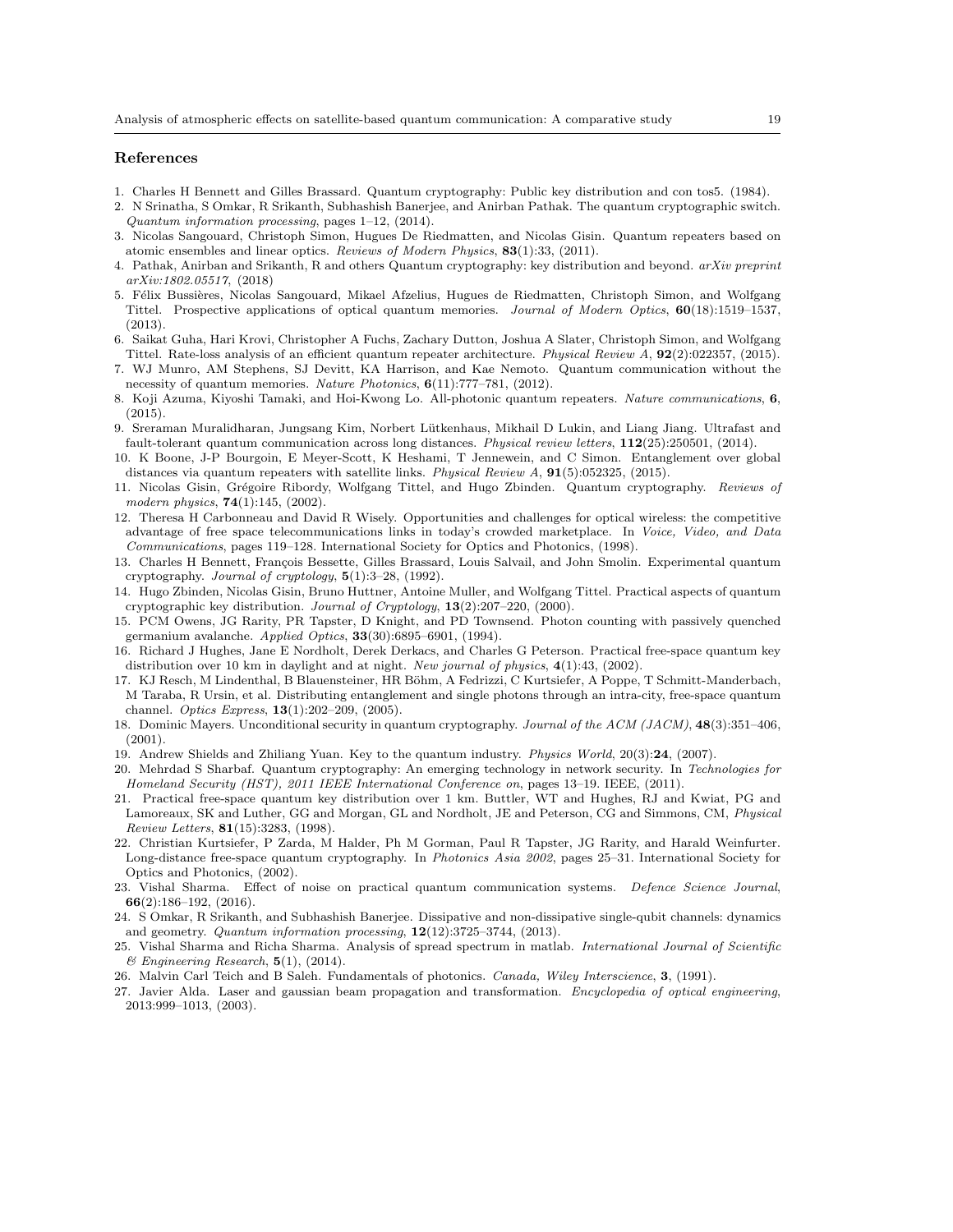- 28. Bernard J Klein and John J Degnan. Optical antenna gain. 1: Transmitting antennas. *Applied optics*, 13(9):2134– 2141, (1974).
- 29. John J Degnan and Bernard J Klein. Optical antenna gain. 2: Receiving antennas. *Applied optics*, 13(10):2397– 2401, (1974).
- 30. Scott Bloom, Eric Korevaar, John Schuster, and Heinz Willebrand. Understanding the performance of free-space optics. *Journal of optical Networking*, 2(6):178–200, (2003).
- 31. Shlomi Arnon. Effects of atmospheric turbulence and building sway on optical wireless-communication systems. *Optics Letters*, 28(2):129–131, (2003).
- 32. Motti Gabay and Shlomi Arnon. Quantum key distribution by a free-space mimo system. *Journal of lightwave technology*, 24(8):3114–3120, (2006).
- 33. JG Rarity, PR Tapster, PM Gorman, and P Knight. Ground to satellite secure key exchange using quantum cryptography. *New Journal of Physics*, 4(1):82, (2002).
- 34. Markus Aspelmeyer, Thomas Jennewein, Martin Pfennigbauer, Walter R Leeb, and Anton Zeilinger. Longdistance quantum communication with entangled photons using satellites. *IEEE Journal of Selected Topics in Quantum Electronics*, 9(6):1541–1551, (2003).
- 35. William T Buttler, Richard J Hughes, Steve K Lamoreaux, George L Morgan, Jane E Nordholt, and C Glen Peterson. Daylight quantum key distribution over 1.6 km. *Physical Review Letters*, 84(24):5652, (2000).
- 36. Tobias Schmitt-Manderbach, Henning Weier, Martin Fürst, Rupert Ursin, Felix Tiefenbacher, Thomas Scheidl, Josep Perdigues, Zoran Sodnik, Christian Kurtsiefer, John G Rarity, et al. Experimental demonstration of freespace decoy-state quantum key distribution over 144 km. *Physical Review Letters*, 98(1):010504, (2007).
- 37. Attila Pereszlenyi. Simulation of quantum key distribution with noisy channels. In *Telecommunications, 2005. ConTEL 2005. Proceedings of the 8th International Conference on*, volume 1, pages 203–210. IEEE, (2005).
- 38. Christopher A Fuchs, Nicolas Gisin, Robert B Griffiths, Chi-Sheng Niu, and Asher Peres. Optimal eavesdropping in quantum cryptography. i. information bound and optimal strategy. *Physical Review A*, 56(2):1163, (1997).
- 39. Dagmar Bruß and Norbert Lütkenhaus. Quantum key distribution: from principles to practicalities. *Applicable Algebra in Engineering, Communication and Computing*, 10(4):383–399, (2000).
- 40. Rodney Loudon. *The quantum theory of light*. OUP Oxford, (2000).
- 41. Vishal Sharma, Chitra Shukla, Subhashish Banerjee, and Anirban Pathak. Controlled bidirectional remote state preparation in noisy environment: a generalized view. *Quantum Information Processing*, 14(9):3441–3464, (2015).
- 42. Vishal Sharma, Kishore Thapliyal, Anirban Pathak, and Subhashish Banerjee. A comparative study of protocols for secure quantum communication under noisy environment: single-qubit-based protocols versus entangled-statebased protocols. *Quantum Information Processing*, 15(11):4681–4710, (2016).
- 43. Thomas M Cover and Joy A Thomas. Elements of information theory 2nd edition (wiley series in telecommunications and signal processing). (2006).
- 44. Hoi-Kwong Lo, Xiongfeng Ma, and Kai Chen. Decoy state quantum key distribution. *Physical review letters*, 94(23):230504, (2005).
- 45. Gilles Brassard and Claude Crépeau. Quantum cryptography. In *Encyclopedia of Cryptography and Security*, pages 495–500. Springer, (2005).
- 46. Valerio Scarani, Antonio Acin, Grégoire Ribordy, and Nicolas Gisin. Quantum cryptography protocols robust against photon number splitting attacks for weak laser pulse implementations. *Physical review letters*, 92(5):057901,  $(2004).$
- 47. Anthony Chefles. Unambiguous discrimination between linearly independent quantum states. *Physics Letters A*, 239(6):339–347, (1998).
- 48. Antonio Acin, Nicolas Gisin, and Valerio Scarani. Coherent-pulse implementations of quantum cryptography protocols resistant to photon-number-splitting attacks. *Physical Review A*, 69(1):012309, (2004).
- 49. Won-Young Hwang. Quantum key distribution with high loss: toward global secure communication. *Physical Review Letters*, 91(5):057901, (2003).
- 50. Xiongfeng Ma, Bing Qi, Yi Zhao, and Hoi-Kwong Lo. Practical decoy state for quantum key distribution. *Physical Review A*, 72(1):012326, (2005).
- 51. Tomoyuki Horikiri and Takayoshi Kobayashi. Decoy state quantum key distribution with a photon number resolved heralded single photon source. *Physical Review A*, 73(3):032331, (2006).
- 52. Xiang-Bin Wang. Beating the photon-number-splitting attack in practical quantum cryptography. *Physical review letters*, 94(23):230503, (2005).
- 53. Daniel Gottesman, H-K Lo, Norbert Lutkenhaus, and John Preskill. Security of quantum key distribution with imperfect devices. In *Information Theory, 2004. ISIT 2004. Proceedings. International Symposium on*, page 136. IEEE, (2004).
- 54. Chi-Hang Fred Fung, Kiyoshi Tamaki, and Hoi-Kwong Lo. Performance of two quantum-key-distribution protocols. *Physical Review A*, 73(1):012337, (2006).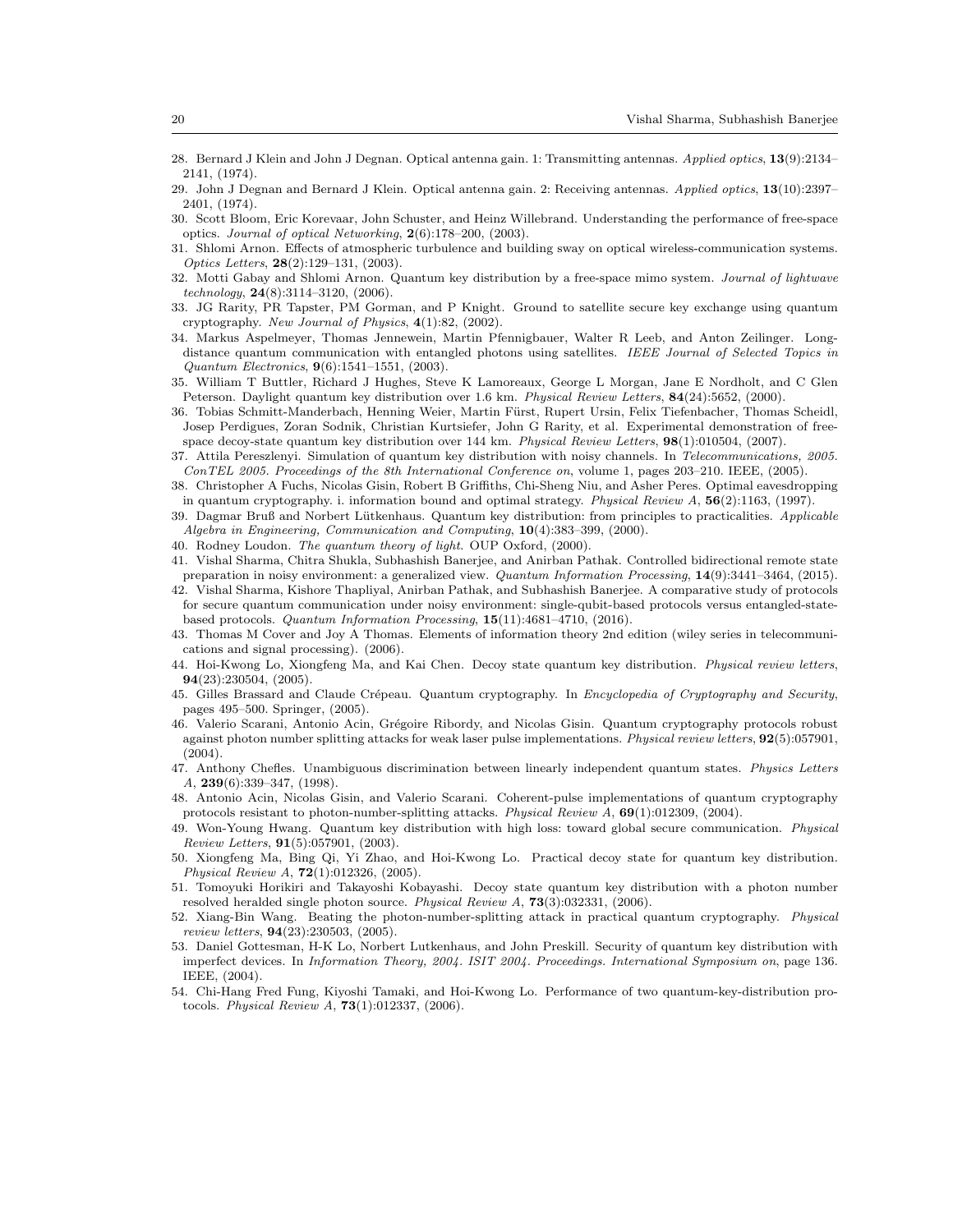- 55. Rupert Ursin, F Tiefenbacher, T Schmitt-Manderbach, H Weier, Thomas Scheidl, M Lindenthal, B Blauensteiner, T Jennewein, J Perdigues, P Trojek, et al. Entanglement-based quantum communication over 144 km. *Nature physics*, 3(7):481–486, (2007).
- 56. PV Gatenby and MA Grant. Optical intersatellite links. *Electronics & communication engineering journal*,  $3(6):280-288, (1991).$
- 57. David G Aviv. *Laser Space Communications*. Artech House Publishers, (2006).
- 58. Louis Elterman. Parameters for attenuation in the atmospheric windows for fifteen wavelengths. *Applied optics*,  $3(6):745-749, (1964).$
- 59. Xiongfeng Ma, Chi-Hang Fred Fung, and Hoi-Kwong Lo. Quantum key distribution with entangled photon sources. *Physical Review A*, 76(1):012307, (2007).
- 60. Satellite-Based QKD Khan, Imran and Heim, Bettina and Neuzner, Andreas and Marquardt, Christoph, *Optics and Photonics News, Optical Society of America*, 29(2), 26–33, (2018).
- 61. The security of practical quantum key distribution, Scarani, Valerio and Bechmann-Pasquinucci, Helle and Cerf, Nicolas J and Dušek, Miloslav and Lütkenhaus, Norbert and Peev, Momtchil, *Reviews of modern physics*, 81(3), 1301, (2009).
- 62. Srinatha, N and Omkar, S and Srikanth, R and Banerjee, Subhashish and Pathak, Anirban, The quantum cryptographic switch, *Quantum information processing*, 1–12, (2014).
- 63. Elements of quantum computation and quantum communication, Pathak, Anirban, *Taylor & Francis*, (2013).
- 64. Protocols of quantum key agreement solely using Bell states and Bell measurement, Shukla, Chitra and Alam, Nasir and Pathak, Anirban, *Quantum information processing*, 13(11), 2391–2405, (2014).
- 65. Optical wireless communications: system and channel modelling with Matlab, Ghassemlooy, Zabih and Popoola, Wasiu and Rajbhandari, Sujan, *CRC press*, (2012).
- 66. Physics of semiconductor devices, Hoboken, Sze, Simon M and Ng, Kwok K, *New Jersey: John Wiley*, 163, 8–5, (2007).
- 67. Quantum Cryptography: Key Distribution and Beyond, Akshata Shenoy and Anirban Pathak and R. Srikanth, *Quanta*, 6, 1-47, (2017).
- 68. Towards Quantum Communication from Global Navigation Satellite System, Calderaro, Luca and Agnesi, Costatino and Dequal, Daniele and Vedovato, Francesco and Schiavon, Matteo and Santamato, Alberto and Luceri, Vincenza and Bianco, Giuseppe and Vallone, Giuseppe and Villoresi, Paolo, *arXiv preprint arXiv:1804.05022*, (2018).
- 69. Ground to satellite secure key exchange using quantum cryptography, Rarity, JG and Tapster, PR and Gorman, PM and Knight, P, *New Journal of Physics*, 4(1), 82, (2002).
- 70. Present and future free-space quantum key distribution, Nordholt, Jane E and Hughes, Richard J and Morgan, George L and Peterson, C Glen and Wipf, Christopher C, Free-Space Laser Communication Technologies XIV, *International Society for Optics and Photonics*, 4635, 116–127, (2002).
- 71. Quantum cryptography: A step towards global key distribution, Kurtsiefer, Christian and Zarda, P and Halder, Matthus and Weinfurter, H and Gorman, PM and Tapster, PR and Rarity, JG, *Nature*, 419(6906), 450, (2002).
- 72. Practical free-space quantum key distribution over 10 km in daylight and at night, Hughes, Richard J and Nordholt, Jane E and Derkacs, Derek and Peterson, Charles G, *New journal of physics*, 4(1), 43, (2002).
- 73. Free space quantum key distribution over 10km in daylight and at night, Hughes, Richard and Nordholt, Jane E and Morgan, George L and Peterson, Charles G, Nonlinear Optics: Materials, Fundamentals and Applications, *Optical Society of America*, FA2, (2002).
- 74. Satellite-based quantum communication terminal employing state-of-the-art technology, Pfennigbauer, Martin and Aspelmeyer, Markus and Leeb, Walter and Baister, Guy and Dreischer, Thomas and Jennewein, Thomas and Neckamm, Gregor and Perdigues, Josep and Weinfurter, Harald and Zeilinger, Anton, *Journal of Optical Networking*, 4(9), 549–560, (2005).
- 75. Long-distance free-space distribution of quantum entanglement over Vienna, Lindenthal, M and Resch, KJ and Blauensteiner, B and Boehm, HR and Fedrizzi, A and Poppe, A and Taraba, M and Ursin, R and Walther, P and Kurtsiefer, C and others.
- 76. Satellite-based quantum communication terminal employing state-of-the-art technology, Pfennigbauer, Martin and Aspelmeyer, Markus and Leeb, Walter and Baister, Guy and Dreischer, Thomas and Jennewein, Thomas and Neckamm, Gregor and Perdigues, Josep and Weinfurter, Harald and Zeilinger, Anton, *Journal of Optical Networking*, 4(9), 549–560, (2005).
- 77. Security proof of quantum key distribution with detection efficiency mismatch, Fung, Chi-hang Fred and Tamaki, Kiyoshi and Qi, Bing and Lo, Hoi-Kwong and Ma, Xiongfeng, *arXiv preprint arXiv:0802.3788*, (2008).
- 78. Free-space quantum cryptography with quantum and telecom communication channels, Toyoshima, Morio and Takayama, Yoshihisa and Klaus, Werner and Kunimori, Hiroo and Fujiwara, Mikio and Sasaki, Masahide, *Acta Astronautica*, 63(1-4), 179–184, (2008).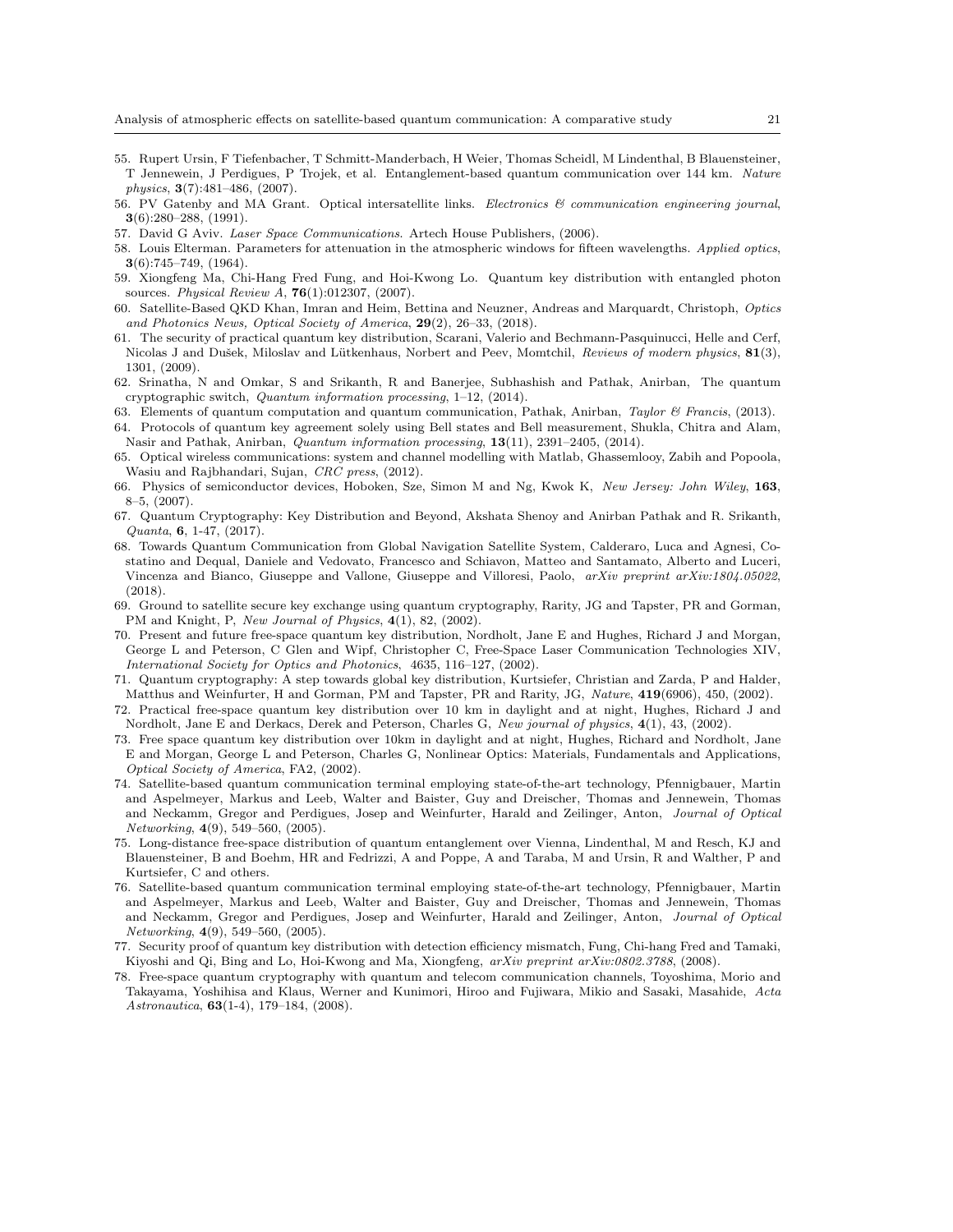- 79. Development of the polarization tracking scheme for free-space quantum cryptography, Toyoshima, Morio and Takayama, Yoshihisa and Kunimori, Hiroo and Takeoka, Masahiro and Fujiwara, Mikio and Sasaki, Masahide, Atmospheric Propagation V, *International Society for Optics and Photonics*, 6951(695101), (2008).
- 80. Conceptual designs of onboard transceivers for ground-to-satellite quantum cryptography, Toyoshima, Morio and Shoji, Yozo and Takayama, Yoshihisa and Kunimori, Hiroo and Takeoka, Masahiro and Fujiwara, Mikio and Sasaki, Masahide, Atmospheric Propagation VI, *International Society for Optics and Photonics*, 7324, 73240E, (2009).
- 81. Experimental verification of the feasibility of a quantum channel between space and Earth, Villoresi, Paolo and Jennewein, Thomas and Tamburini, Fabrizio and Aspelmeyer, Markus and Bonato, Cristian and Ursin, Rupert and Pernechele, Claudio and Luceri, Vincenza and Bianco, Giuseppe and Zeilinger, Anton and others, *New Journal of Physics*, 10(3), 033038, (2008).
- 82. Direct and full-scale experimental verifications towards ground–satellite quantum key distribution, Wang, Jian-Yu and Yang, Bin and Liao, Sheng-Kai and Zhang, Liang and Shen, Qi and Hu, Xiao-Fang and Wu, Jin-Cai and Yang, Shi-Ji and Jiang, Hao and Tang, Yan-Lin and others, *Nature Photonics*, 7(5), 387, (2013).
- 83. Quantum cryptography for secure satellite communications, Hughes, Richard J and Buttler, William T and Kwiat, Paul G and Lamoreuax, SK and Morgan, GL and Nordholt, Jane E and Peterson, Charles G, *Aerospace Conference Proceedings, 2000 IEEE*, 1, 191–200, (2000).
- 84. Method and apparatus for free-space quantum key distribution in daylight, Hughes, Richard J and Buttler, William T and Lamoreaux, Steve K and Morgan, George L and Nordholt, Jane E and Peterson, C Glen and Kwiat, Paul G, *US Patent* 6*,748,083,* Google Patents, (2004).
- 85. A comprehensive design and performance analysis of low Earth orbit satellite quantum communication, Bourgoin, JP and Meyer-Scott, E and Higgins, Brendon L and Helou, B and Erven, Chris and Huebel, Hannes and Kumar, B and Hudson, D and D'Souza, Ian and Girard, Ralph and others, *New Journal of Physics*, 15(2), 023006, (2013).
- 86. Secure communications with low-orbit spacecraft using quantum cryptography, Hughes, Richard J and Buttler, William T and Kwiat, Paul G and Luther, Gabriel G and Morgan, George L and Nordholt, Jane E and Peterson, Charles G and Simmons, Charles M, *US Patent* 5*,966,224,* Google Patents, (1999).
- 87. System and method for communication between airborne and ground-based entities, Nelson, Eric A and O'meara, Michael B, *US Patent* 6*,760,778,* Google Patents, (2004).
- 88. Daylight operation of a free space, entanglement-based quantum key distribution system, Peloso, Matthew P and Gerhardt, Ilja and Ho, Caleb and Lamas-Linares, Antía and Kurtsiefer, Christian, *New Journal of Physics*, 11(4), 045007, (2009).
- 89. Applications of quantum cryptographic switch: various tasks related to controlled quantum communication can be performed using Bell states and permutation of particles, Thapliyal, Kishore and Pathak, Anirban, *Quantum Information Processing*, 14(7), 2599–2616, (2015).
- 90. Decoy-state quantum key distribution with polarized photons over 200 km, Liu, Yang and Chen, Teng-Yun and Wang, Jian and Cai, Wen-Qi and Wan, Xu and Chen, Luo-Kan and Wang, Jin-Hong and Liu, Shu-Bin and Liang, Hao and Yang, Lin and others, *Optics express*, 18(8), 8587–8594, (2010).
- 91. Airborne demonstration of a quantum key distribution receiver payload, Pugh, Christopher J and Kaiser, Sarah and Bourgoin, Jean-Philippe and Jin, Jeongwan and Sultana, Nigar and Agne, Sascha and Anisimova, Elena and Makarov, Vadim and Choi, Eric and Higgins, Brendon L and others, *Quantum Science and Technology*, 2(2), 024009, (2017).
- 92. Space-to-Ground Quantum Key Distribution Using a Small-Sized Payload on Tiangong-2 Space Lab, Liao, Sheng-Kai and Lin, Jin and Ren, Ji-Gang and Liu, Wei-Yue and Qiang, Jia and Yin, Juan and Li, Yang and Shen, Qi and Zhang, Liang and Liang, Xue-Feng and others, *Chinese Physics Letters*, 34(9), 090302, (2017).
- 93. Progress in satellite quantum key distribution, Bedington, Robert and Arrazola, Juan Miguel and Ling, Alexander, *npj Quantum Information*, 3(1), 30, (2017).
- 94. Satellite-based entanglement distribution over 1200 kilometers, Yin, Juan and Cao, Yuan and Li, Yu-Huai and Liao, Sheng-Kai and Zhang, Liang and Ren, Ji-Gang and Cai, Wen-Qi and Liu, Wei-Yue and Li, Bo and Dai, Hui and others, *Science*, 356(6343), 1140–1144, (2017).
- 95. Ground-to-satellite quantum teleportation, Ren, Ji-Gang and Xu, Ping and Yong, Hai-Lin and Zhang, Liang and Liao, Sheng-Kai and Yin, Juan and Liu, Wei-Yue and Cai, Wen-Qi and Yang, Meng and Li, Li and others, *Nature*, 549(7670), 70, (2017).
- 96. Satellite-to-ground quantum key distribution, Liao, Sheng-Kai and Cai, Wen-Qi and Liu, Wei-Yue and Zhang, Liang and Li, Yang and Ren, Ji-Gang and Yin, Juan and Shen, Qi and Cao, Yuan and Li, Zheng-Ping and others, *Nature*, 549(7670), 43, (2017).
- 97. Satellite-relayed intercontinental quantum network, Liao, Sheng-Kai and Cai, Wen-Qi and Handsteiner, Johannes and Liu, Bo and Yin, Juan and Zhang, Liang and Rauch, Dominik and Fink, Matthias and Ren, Ji-Gang and Liu, Wei-Yue and others, *Physical Review Letters*, 120(3), 030501, (2018).